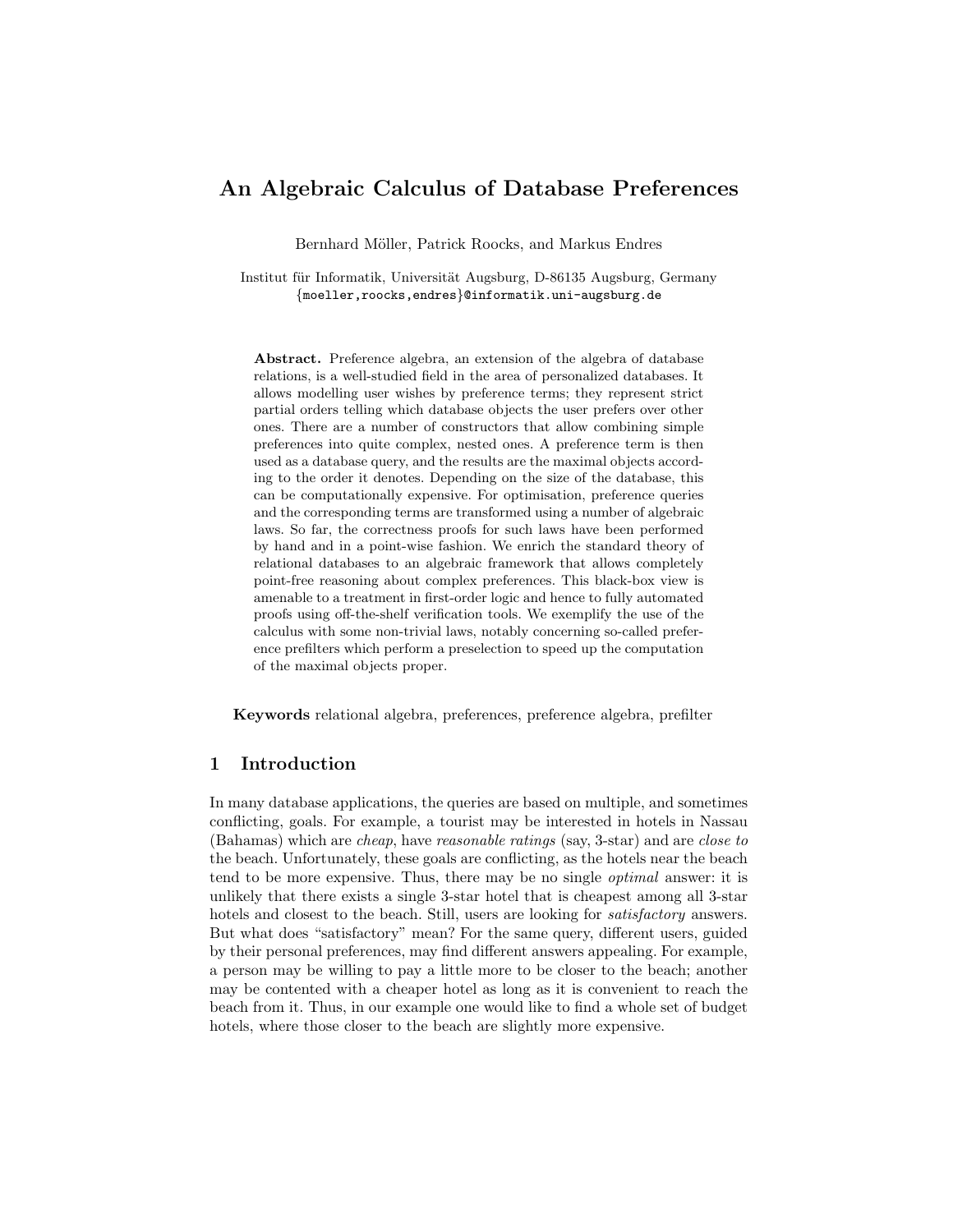Therefore it is important for a database system to present all interesting answers that may fulfil a user's need. Still, most current database search engines only deal with hard constraints: a tuple belongs to the search result if and only if it fulfils all given conditions.

As a remedy, queries with *soft constraints* are investigated, especially the so-called "skyline queries" [BKS01], which combine multiple, equally important, goals. An extension of this leads to the more comprehensive approach of preference relations which has been investigated in [Kie02,KH03,KEW11]. A preference allows users to establish a strict partial order that expresses which database objects are better for them than others. Based on this, a query selects according to the "best matches only (BMO)" model [Kie02] those objects that are not dominated by any others in the preference relation. To give the user more flexibility, a large set of predefined operators for constructing preference relations is provided.

Depending on the size of the database, the selection of the best matches according to a complex preference relation can be computationally expensive. To improve the process, preference queries and the corresponding terms are transformed using a number of algebraic laws for heuristically driven optimisation. So far, the correctness proofs for such laws have been performed by hand and in a point-wise fashion.

The contribution of the present paper is to enrich the standard theory of relational databases with an algebraic framework that allows completely pointfree reasoning about (complex) preferences and their best matches. This "blackbox view" is amenable to a treatment in first-order logic and hence to fully automated proofs using off-the-shelf verification tools. We exemplify the use of the calculus with some non-trivial laws, notably concerning so-called preference prefilters (introduced in [End11]), which perform a preselection to speed up the computation of the best matches proper, in particular, for queries involving expensive join operations. It turns out that the original laws hold under much weaker assumptions; moreover, several new ones are derived.

## 2 Types and Tuples

In this section we present the formal framework to model database objects as tuples. We introduce typed relations whose types represent attributes, i.e. the columns of a database relation. Conceptually and notationally, we largely base on [Kan90].

### 2.1 Typed Tuples

**Definition 2.1.** Let A be a set of *attribute names*. For  $A \in \mathcal{A}$  the set  $D_A$  is called the *domain* of A, and  $(D_A)_{A \in \mathcal{A}}$  is a family of domains. We define the following notions:

– A type T is a subset  $T \subseteq A$ .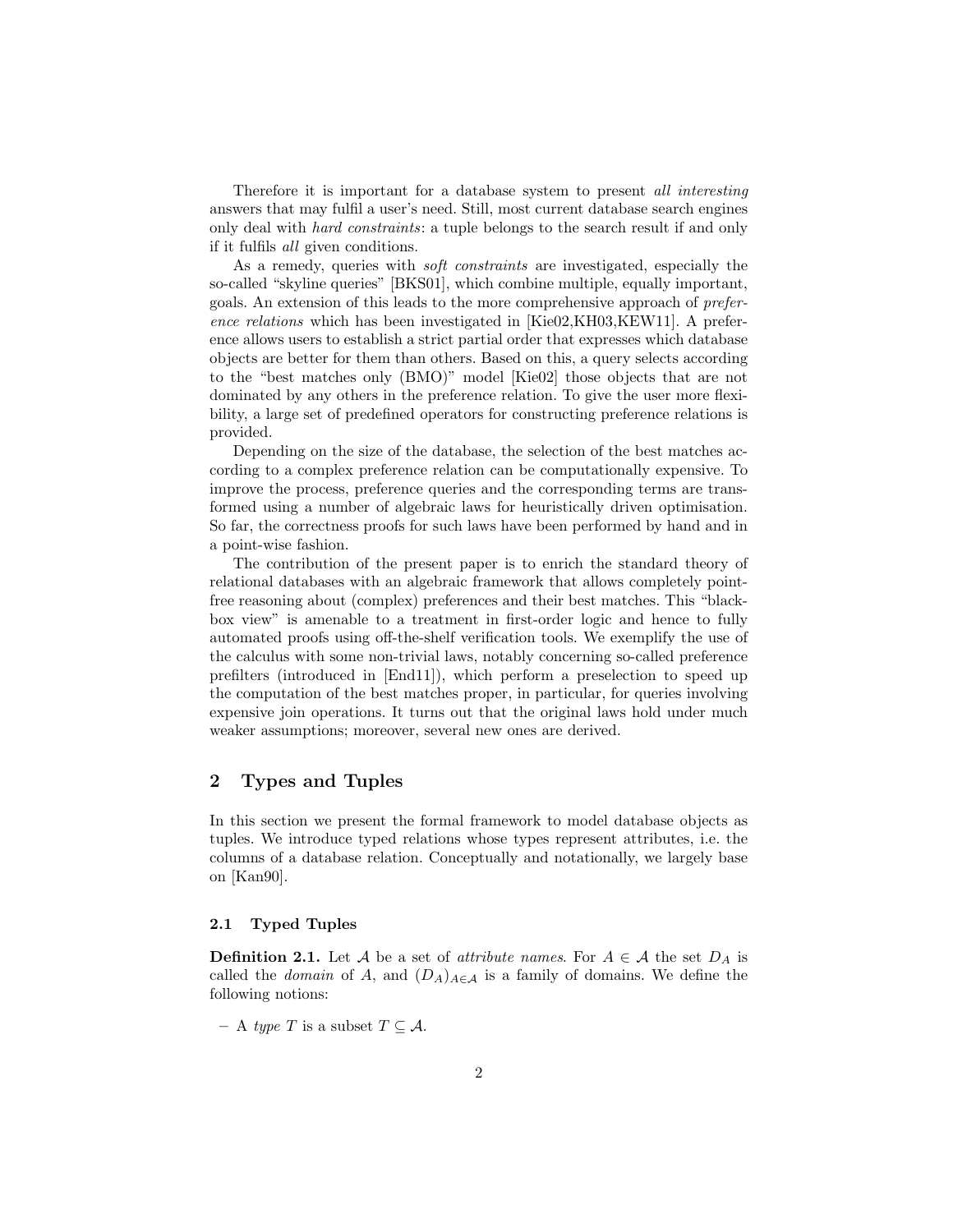- An attribute  $A \in \mathcal{A}$  is also used for the type  $\{A\}$ , omitting the set braces.
- $A T$ -tuple is a mapping

$$
t: T \to \bigcup_{A \in \mathcal{A}} D_A
$$
 where  $\forall A \in T: t(A) \in D_A$ .

- For a T-tuple t and a sub-type  $T' \subseteq T$  we define the projection  $\pi_{T'}(t)$  to  $T'$ as the restriction of the mapping t to  $T' : \pi_{T'}(t) : T' \to \bigcup_{A \in \mathcal{A}} D_A, A \mapsto t(A)$ .
- The domain  $D_T$  for a type T is the set of all T-tuples, i.e.,  $D_T = \prod$  $\prod_{A\in T} D_A.$
- The set  $\mathcal{U} =_{df} \bigcup_{T \subseteq \mathcal{A}} D_T$  is called the *universe*.
- For a tuple t, and a set of tuples M we introduce the following abbreviations:

 $t: T \Leftrightarrow_{df} t \in D_T$ ,  $M: T \Leftrightarrow_{df} M \subseteq D_T$ .

**Definition 2.2 (Join).** The join of two types  $T_1, T_2$  is the union of their attributes:

$$
T_1 \bowtie T_2 =_{df} T_1 \cup T_2.
$$

For sets of tuples  $M_i$ ::  $T_i$   $(i = 1, 2)$ , the join is defined as the set of all consistent combinations of  $M_i$ -tuples:

$$
M_1 \bowtie M_2 =_{df} \{t : T_1 \bowtie T_2 \mid \pi_{T_i}(t) \in M_i, i = 1, 2\}.
$$

We illustrate this concept with the following example.

Example 2.3. Assume a database of cars with a unique ID and further attributes for model and horsepower. Hence the attribute names, i.e. types, are ID, model and hp. The tuples are written as explicit mappings. Assume the following sets:

$$
M_1 =_{df} \{ \{ \text{ID} \mapsto 1, \text{ model} \mapsto \text{'BMW 7'} \}, \{ \text{ID} \mapsto 3, \text{ model} \mapsto \text{'Mercedes CLS'} \},
$$
  

$$
M_2 =_{df} \{ \{ \text{ID} \mapsto 2, \text{ hp} \mapsto 230 \}, \{ \text{ID} \mapsto 3, \text{ hp} \mapsto 315 \} \}.
$$

The sets have the types  $M_1$  :: ID  $\bowtie$  model and  $M_2$  :: ID  $\bowtie$  hp. Now we consider the join  $M_1 \bowtie M_2$  :: ID  $\bowtie$  model  $\bowtie$  hp. We have (ID  $\bowtie$  model)  $\cap$  (ID  $\bowtie$  hp) = ID. The only tuple t :: ID  $\bowtie$  model  $\bowtie$  hp which fulfills both  $\pi_{T_1}(t) \in M_1$  and  $\pi_{T_2}(t) \in M_2$  is the one with  $t : ID \mapsto 3$ . Hence the join is given by:

 $M_1 \bowtie M_2 = \{\{\text{ID} \mapsto 3, \text{ model} \mapsto \text{'Mercedes CLS'}, \text{ hp} \mapsto 315\}\}.$ 

Corollary 2.4. The following laws hold:

- 1. ✶ is associative and commutative and distributes over ∪.
- 2.  $\bowtie$  preserves the inclusion order, i.e.  $M \bowtie N \subseteq M' \bowtie N$  for  $M \subseteq M'$ .
- 3. Assume  $M_i, N_i :: T_i$   $(i = 1, 2)$ . Then the following exchange law holds:

$$
(M_1 \cap N_1) \bowtie (M_2 \cap N_2) = (M_1 \bowtie M_2) \cap (N_1 \bowtie N_2).
$$

Proof. (1) and (2) follow directly from definition. Using the definition of the join and the usual intersection of sets we show the exchange law as follows: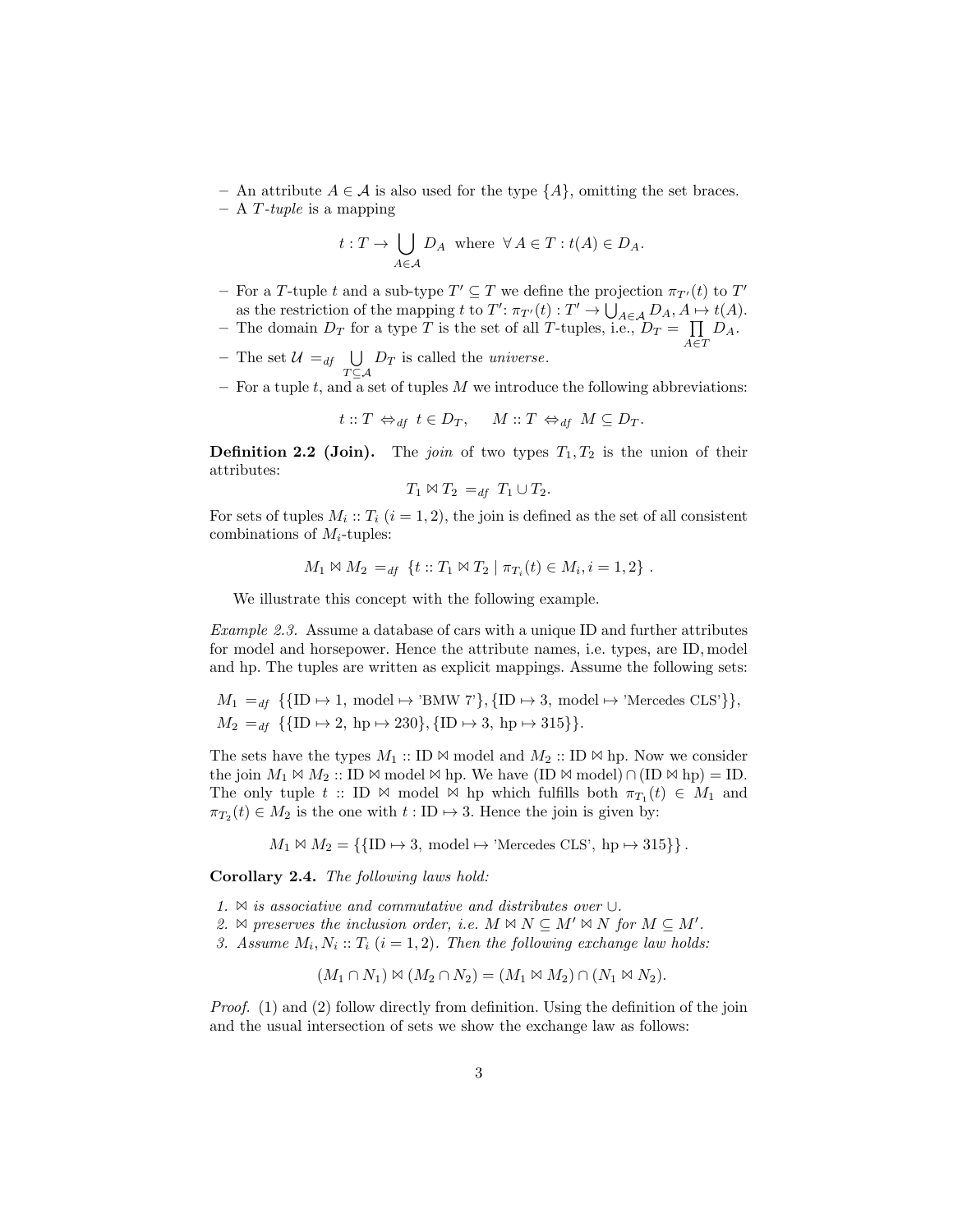$$
x \in (M_1 \cap N_1) \bowtie (M_2 \cap N_2)
$$
  
\n
$$
\Leftrightarrow \pi_{T_1}(x) \in (M_1 \cap N_1) \land \pi_{T_2}(x) \in (M_2 \cap N_2)
$$
  
\n
$$
\Leftrightarrow \pi_{T_1}(x) \in M_1 \land \pi_{T_1}(x) \in N_1 \land \pi_{T_2}(x) \in M_2 \land \pi_{T_2}(x) \in N_2
$$
  
\n
$$
\Leftrightarrow x \in M_1 \bowtie M_2 \land x \in N_1 \bowtie N_2
$$
  
\n
$$
\Leftrightarrow x \in (M_1 \bowtie M_2) \cap (N_1 \bowtie N_2).
$$

### 2.2 Typed Relations

**Definition 2.5 (Typed homogeneous binary relations).** For a type  $T$  we define the following abbreviations:

$$
(t_1, t_2) :: T^2 \Leftrightarrow_{df} t_i \in D_T, \qquad R :: T^2 \Leftrightarrow_{df} R \subseteq D_T \times D_T.
$$

We say that the *typed relation*  $R$  has type  $T$ . There are some special relations: The full relation  $\top_T =_{df} D_T \times D_T$ , the identity  $1_T =_{df} \{(x, x) | x \in D_T\}$  and the empty relation  $0_T =_{df} \emptyset$ .

This concept of typed relations also appears in the relation-based logical, but not primarily algebraic, approach to database notions of [MO04]. We will generalise it in Section 3.2.

**Definition 2.6 (Join of relations).** Let  $R_i$ :  $T_i^2$  ( $i = 1, 2$ ). Then the *compo*sition  $R_1 \bowtie R_2 :: (T_1 \bowtie T_2)^2$  is defined by

 $t(R_1 \boxtimes R_2) u \Leftrightarrow_{df} \pi_{T_1}(t) R_1 \pi_{T_1}(u) \wedge \pi_{T_2}(t) R_2 \pi_{T_2}(u).$ 

#### Corollary 2.7.

1. Assume  $M_i, N_i :: T_i$   $(i = 1, 2)$ . Then the following exchange law holds:

$$
(M_1 \bowtie M_2) \times (N_1 \bowtie N_2) = (M_1 \times N_1) \bowtie (M_2 \times N_2).
$$

2. For types  $T_1, T_2$  and  $X \in \{0, 1, \top\}$  we have  $X_{T_1 \bowtie T_2} = X_{T_1} \bowtie X_{T_1}$ .

Proof.

- 1. Straightforward from Definition 2.6.
- 2. Using part (1),  $(D_{T_1} \bowtie D_{T_2}) \times (D_{T_1} \bowtie D_{T_2}) = (D_{T_1} \times D_{T_1}) \bowtie (D_{T_2} \times D_{T_2}).$ By definition of the join for types we have that  $T_1 \bowtie T_2 = T_1 \cup T_2$ . From the definition of the join for sets we infer that  $D_{T_1 \bowtie T_2} = D_{T_1} \bowtie D_{T_2}$ . This shows the claim for  $X = \top$ . For  $X = 1$  we show the equality component-wise using again the argument  $D_{T_1 \bowtie T_2} = D_{T_1} \bowtie D_{T_2}$ . For  $X = \emptyset$  the claim is obvious.

### Corollary 2.8.

- 1. For  $M, N :: T$  we have  $M \bowtie N = M \cap N$ . In particular, we have  $N \bowtie N = N$ .
- 2. For  $R_1, R_2 :: T$  we have  $R_1 \bowtie R_2 = R_1 \cap R_2$ .
- 3. For  $M_i :: T_i$   $(i = 1, 2)$  with disjoint  $T_i$ , i.e., with  $T_1 \cap T_2 = \emptyset$ , the join  $M =_{df} M_1 \bowtie M_2$  is isomorphic to the cartesian product of  $M_1$  and  $M_2$ .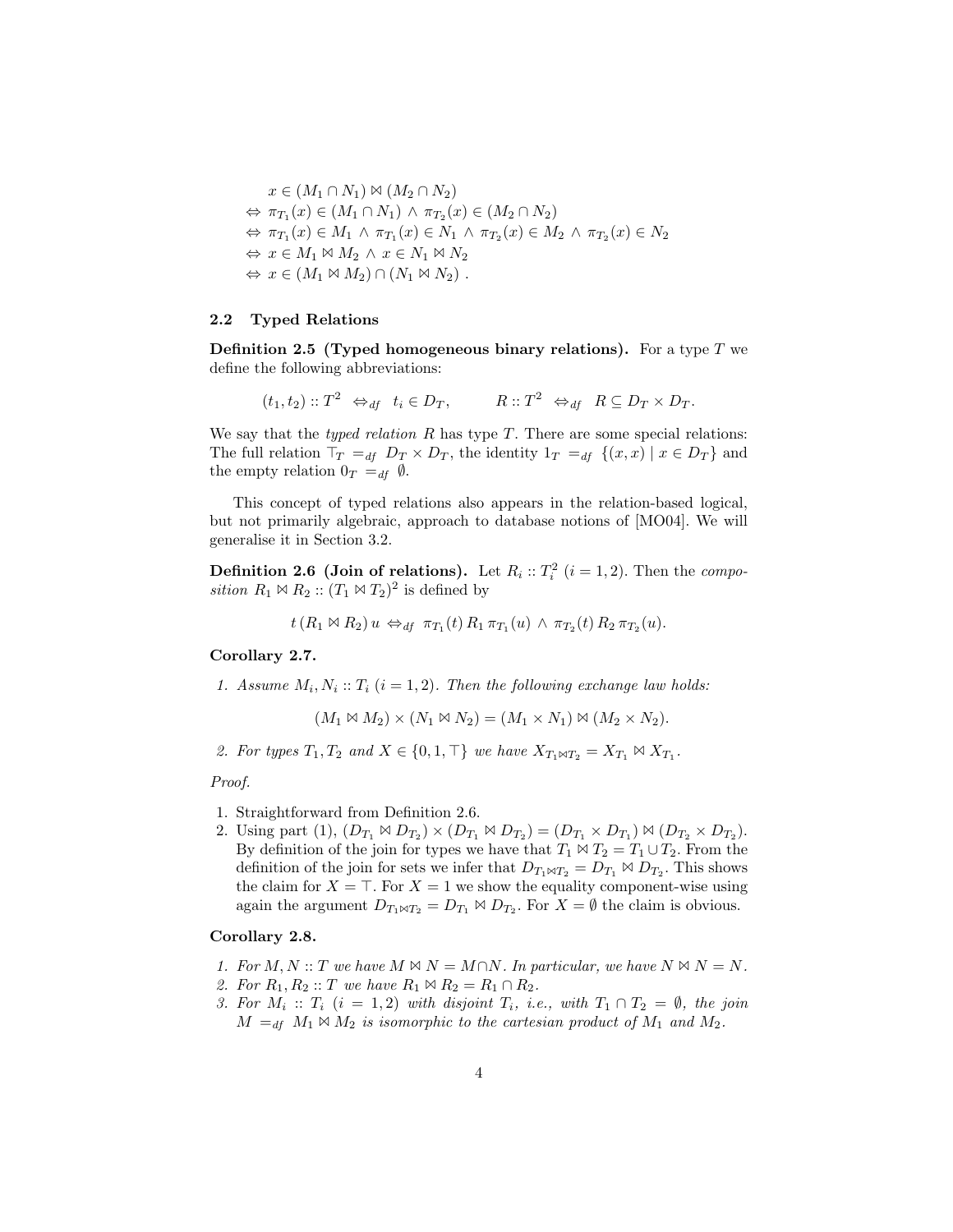Proof.

1. By the definition of join and the typing assumptions we have

$$
t \in M \bowtie N \Leftrightarrow t \in M \wedge t \in N .
$$

2. Similarly we conclude for all  $x, y :: T$ :

$$
x (R_1 \bowtie R_2) y \Leftrightarrow \pi_T(x) R_i \pi_T(y) (i = 1, 2) \Leftrightarrow x R_1 y \wedge x R_2 y
$$

3. For  $x \in M$ , the two join conditions  $\pi_{T_i}(x) \in M_i$  are independent. Hence all elements of  $M_1$  can be joined with all elements of  $M_2$ . Thus, by definition,

 $t \in M \Leftrightarrow \pi_{T_1}(t) \in M_1 \wedge \pi_{T_2}(t) \in M_2 \Leftrightarrow (\pi_{T_1}(t), \pi_{T_2}(t)) \in M_1 \times M_2.$ 

### 2.3 Inverse Image and Maximal Elements

**Definition 2.9 (Inverse image).** For a relation  $R : T^2$  the inverse image of a set  $Y: T$  under R is formally defined as

$$
\langle R \rangle Y =_{df} \{x :: T \mid \exists y \in Y : x \, R \, y\} \; .
$$

The notation stems from the fact that in modal logic the inverse-image operator is a (forward) diamond.

**Lemma 2.10.** Assume  $R_i$ ::  $T_i^2$  and  $Y_i$ ::  $T_i$   $(i = 1, 2)$  with disjoint  $T_1, T_2$ . Then the following exchange law for the join and the inverse image holds:

$$
\langle R_1 \boxtimes R_2 \rangle (Y_1 \boxtimes Y_2) = \langle R_1 \rangle Y_1 \boxtimes \langle R_2 \rangle Y_2.
$$

Proof. Using the definition of the inverse image and the composition of relations we infer:

$$
x \in \langle R_1 \bowtie R_2 \rangle (Y_1 \bowtie Y_2)
$$
  
\n
$$
\Leftrightarrow \exists y \in (Y_1 \bowtie Y_2) : x (R_1 \bowtie R_2) y
$$
  
\n
$$
\Leftrightarrow \exists y \in (Y_1 \bowtie Y_2) : \pi_{T_1}(x) R_1 \pi_{T_1}(y) \land \pi_{T_2}(x) R_2 \pi_{T_2}(y)
$$
  
\n
$$
\Leftrightarrow \exists y_1 \in Y_1 : \exists y_2 \in Y_2 : \pi_{T_1}(x) R_1 y_1 \land \pi_{T_2}(x) R_2 y_2
$$
  
\n
$$
\Leftrightarrow \pi_{T_1}(x) \in \langle R_1 \rangle Y_1 \land \pi_{T_2}(x) \in \langle R_2 \rangle Y_2
$$
  
\n
$$
\Leftrightarrow x \in (\langle R_1 \rangle Y_1 \bowtie \langle R_2 \rangle Y_2).
$$

Note that splitting  $y$  into  $y_1$  and  $y_2$  in the third step is justified by disjointness of the types: because of  $T_1 \cap T_2 = \emptyset$  the two join conditions  $\pi_{T_i}(y) \in Y_i$  for  $i = 1, 2$ are independent of each other, hence the substitution  $y_i := \pi_{T_i}(y)$  is allowed.

Assume that  $R_1, R_2$  are strict orders (irreflexive and transitive), which is the case in our application domain of preferences. Then, together with Corollary 2.8.3, this lemma means that, under the stated disjointness assumption,  $R_1 \bowtie R_2$  behaves like the *product order* of  $R_1$  and  $R_2$  on the Cartesian product  $D_{T_1} \times D_{T_2}$ .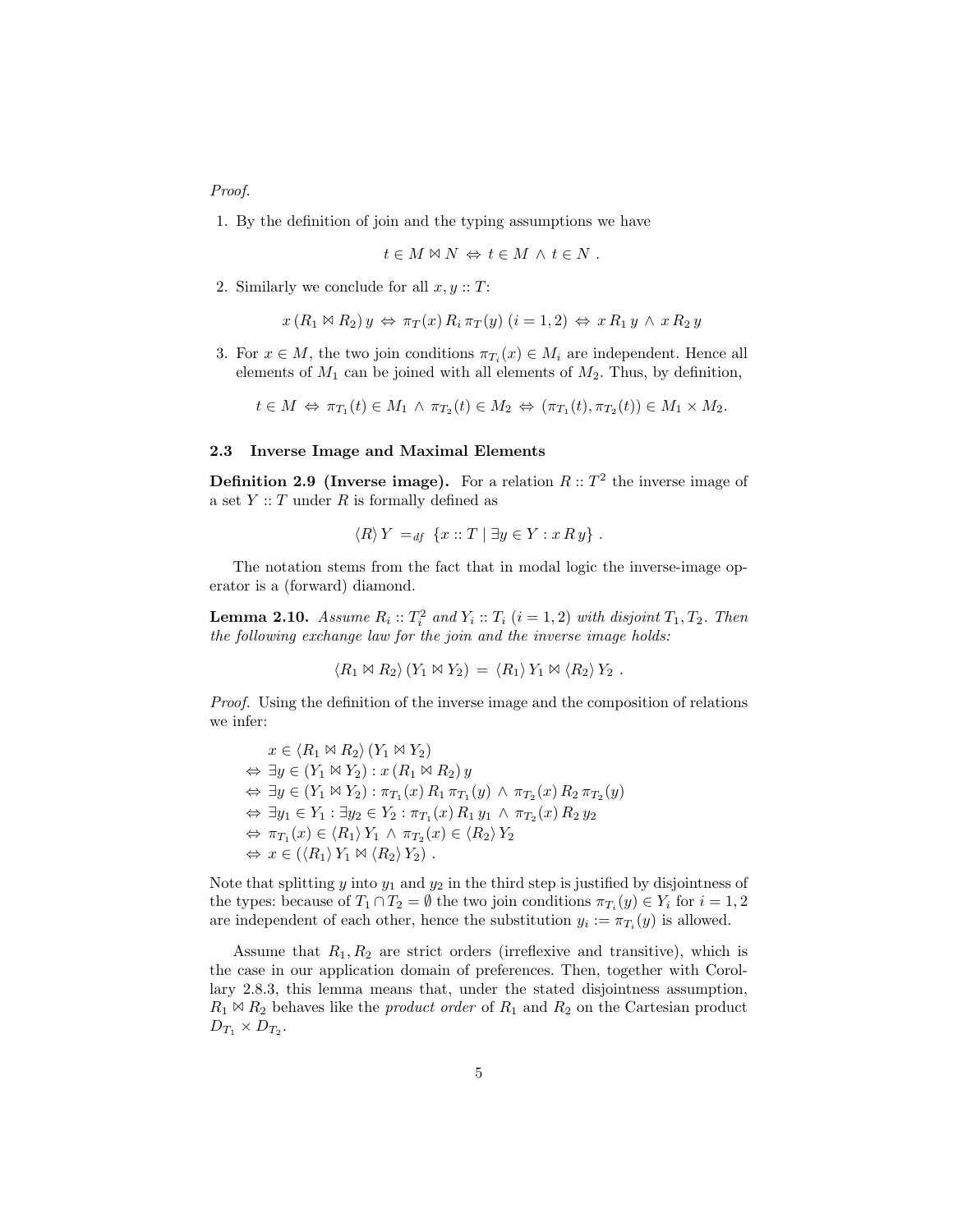The inverse image of a set Y under a relation  $R$ , when viewed the other way around, consists of the objects that have an  $R$ -successor in  $Y$ , i.e., are  $R$ -related to some object in Y or, in the preference context, dominated by some object in Y. For this reason we can characterise the set of R-maximal objects within a set  $Y$ , as follows.

**Definition 2.11 (Maximal elements).** For a relation  $R :: T^2$  and a set  $Y :: T$ we define

$$
R \triangleright Y =_{df} Y - \langle R \rangle Y ,
$$

where "−" is set difference.

These are the Y-objects that do not have an  $R$ -successor in  $Y$ , i.e., are not dominated by any object in  $Y$ . The mnemonic behind this notation is that in an order diagram for a preference relation  $R$  the maximal objects within  $Y$  are the peaks in Y; rotating the diagram clockwise by  $90°$  puts the peaks to the right. Hence  $R \triangleright Y$  might also be read as "R-peaks in Y".

To develop the central properties of our algebra and the maximality operator it turns out useful to abstract from the concrete setting of binary relations over sets of tuples, which will be done in the next section.

## 3 An Algebraic Calculus

Since we have shown how to characterise the maximal elements concisely using a diamond operation, it seems advantageous to reuse the known algebraic theory around that. This also allows us to exhibit clearly which assumptions are really necessary; it turns out that most of the development is completely independent of the properties of irreflexivity and transitivity that were originally assumed for preference relations in [Kie02], and in fact also independent of the use of relations at all.

### 3.1 Semirings

**Definition 3.1.** An *idempotent semiring* consists of a set  $S$  of elements together with binary operations  $+$  of *choice* and  $\cdot$  of *composition*. Both are required to be associative, choice also to be commutative and idempotent. Moreover, composition has to distribute over choice in both arguments. Finally, there have to be units 0 for choice and 1 for composition.

Binary homogeneous relations over a set form an idempotent semiring with choice ∪ and composition ";", which have ∅ and the identity relation as their respective units.

**Definition 3.2.** Every idempotent semiring induces a *subsumption order* by  $x \leq y \Leftrightarrow x + y = y$ . A test is an element  $x \leq 1$  that has a complement  $\neg x$ relative to 1, i.e., which satisfies

$$
x + \neg x = 1 , \qquad x \cdot \neg x = 0 .
$$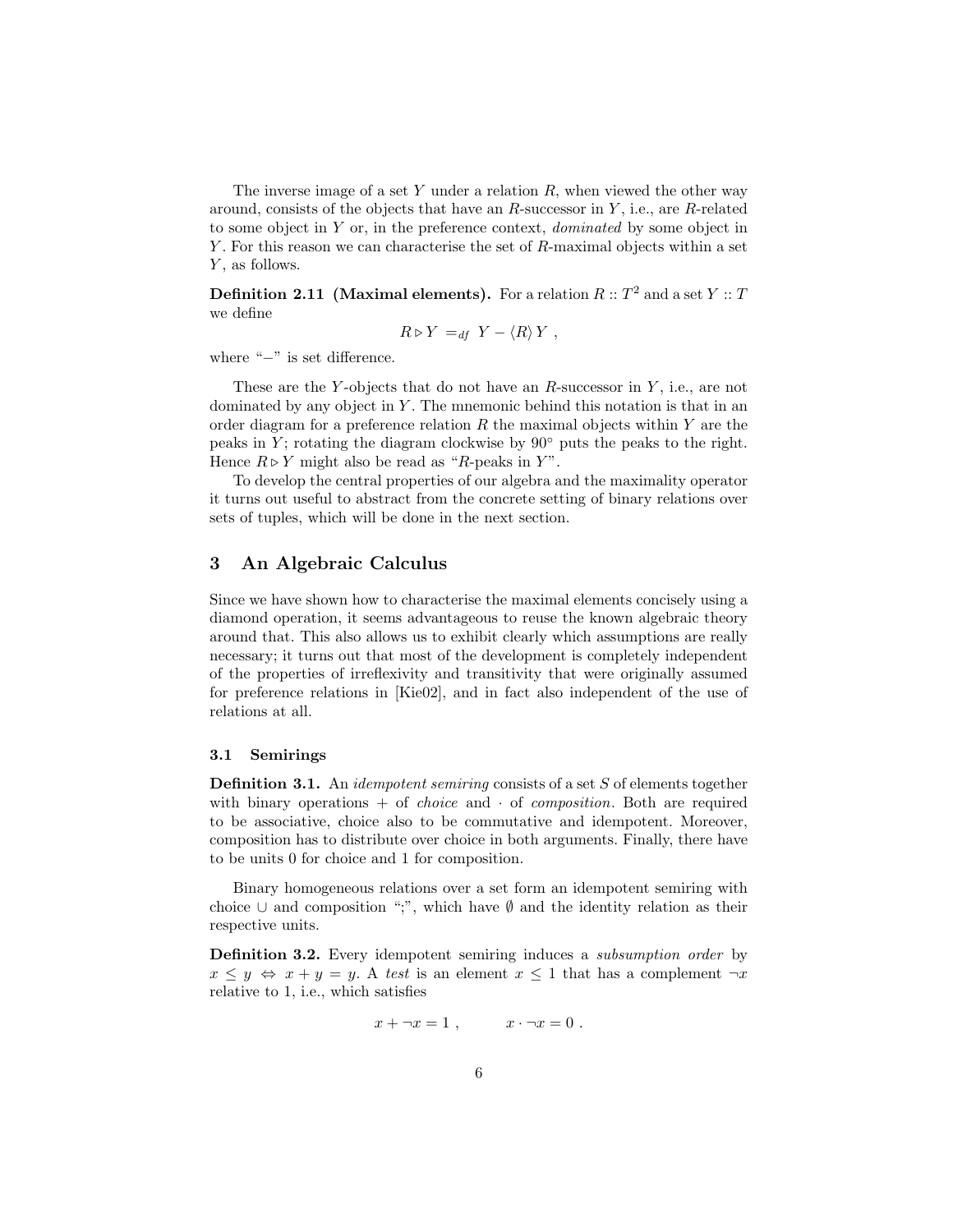It is well known (e.g. [MB85]) that the complement is unique when it exists and that the set of all tests forms a Boolean algebra with  $+$  as join and  $\cdot$  as meet. Tests are used to represent subsets or assertions in an algebraic way. In the semiring of binary relations over a set  $M$  the tests are subidentities, i.e., subsets of the identity relation, of the form  $I_N =_{df} \{(x, x) | x \in N\}$  for some subset  $N \subseteq M$  and hence in one-to-one correspondence with the subsets of M. Because of that we will, by a slight abuse of language, say that x lies in  $I<sub>N</sub>$  when  $(x, x) \in I_N$ .

We will use small letters  $a, b, c, \ldots$  at the beginning of the alphabet to denote arbitrary semiring elements and  $p, q, \ldots$  to denote tests.

Based on complementation, the difference of two tests  $p, q$  can be defined as  $p - q =_{df} p \cdot \neg q$ . It satisfies, among other laws,

$$
(p+q)-r = (p-r)+(q-r) , \quad (p-q)-r = p-(q+r) , \quad p-(q+r) = (p-q)\cdot (p-r) .
$$

For the interaction between the complement and the subsumption ordering we can use the shunting rule

$$
p\cdot q\leq r \, \Leftrightarrow \, p\leq \neg q+r \,\, .
$$

A special case of applying this rule twice with  $p = 1$  is the *contraposition* rule

$$
q\leq r \, \Leftrightarrow \, \neg r\leq \neg q \ .
$$

Tests can be used to express domain or range restrictions. For instance, when a is a relation and p, q are tests,  $p \cdot a$  and  $a \cdot q$  are the subrelations of a all of whose initial points lie in  $p$  and end points in  $q$ , respectively. Hence, all initial points of a lie in p if and only if  $a \leq p \cdot a$ .

With these properties we can give an algebraic characterisation of the test  $\langle a \rangle q$  that represents the inverse image under a of the set represented by q or, equivalently, the set of initial points of  $a \cdot q$ .

Definition 3.3. Following [DMS06], the (forward) diamond is axiomatised by the universal property

$$
\langle a \rangle q \leq p \Leftrightarrow a \cdot q \leq p \cdot a \cdot q \Leftrightarrow a \cdot q \leq p \cdot a .
$$

Following the terminology of [DMS06], it would be more accurately termed a pre-diamond, since we do not require the axiom  $\langle a \cdot b \rangle q = \langle a \rangle \langle b \rangle q$ , which is not needed for our application. In the relational setting of [BW93], test and diamond are called monotoype and monotype factor, respectively.

The diamond enjoys the following useful algebraic properties:

$$
\langle a \rangle 0 = 0 , \quad \langle a+b \rangle p = \langle a \rangle p + \langle b \rangle p , \quad \langle a \rangle (p+q) = \langle a \rangle p + \langle a \rangle q .
$$

The latter two imply that diamond is isotone (i.e., monotonically increasing) in both arguments:

$$
a \leq b \Rightarrow \langle a \rangle p \leq \langle b \rangle p
$$
,  $p \leq q \Rightarrow \langle a \rangle p \leq \langle a \rangle q$ .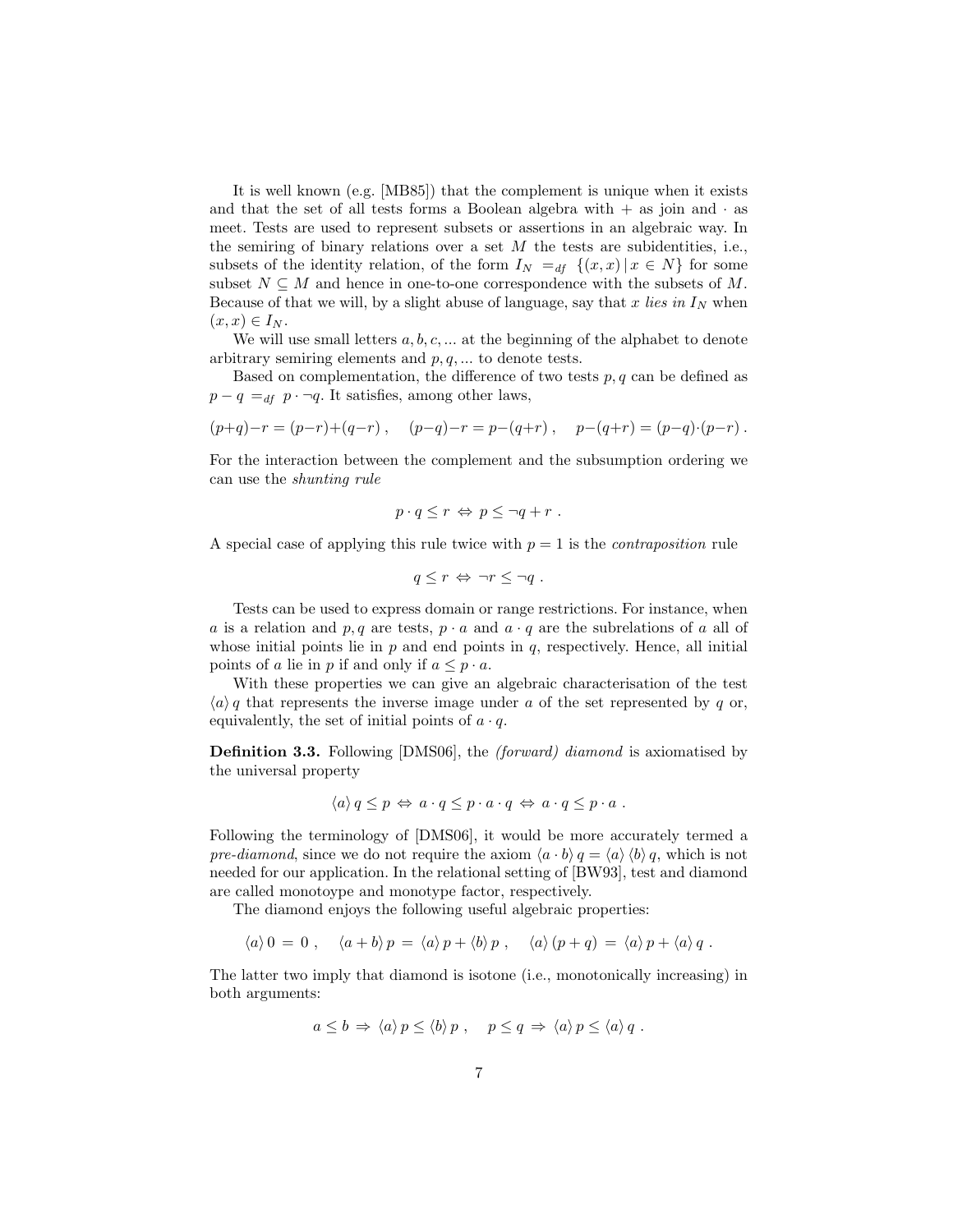A special role is played by the test

$$
\bar{a} =_{df} \langle a \rangle 1.
$$

It represents the set of all objects that have an a-successor at all and therefore is called the *domain* of  $a$ . From the isotony of diamond we conclude, for test  $p$ ,

$$
\langle a \rangle p \leq \overline{a} .
$$

### 3.2 Representing Types

There are a number of ways to represent types algebraically, among then heterogeneous relation algebras [SHW97], relational allegories [BD97] or typed Kleene algebra [Koz98]. All these involve some amount of machinery and notation, which we want to avoid here.

More simply, we now interpret the largest test 1 as representing the universe  $\mathcal{U}$ and use other tests to stand for subsets of it, e.g., for the domains associated with types. With every type  $T \subseteq A$ , we associate a test  $1_T$  representing its domain  $D_T$ . An assertion  $p :: T$  means that p is a test, representing a set of tuples, with  $p \leq 1$ . Arbitrary semiring elements  $a, b, c, ...$  will stand for preference relations. A type assertion  $a :: T^2$  is short for  $a \leq 1_T \cdot a \cdot 1_T$ . By  $1_T \leq 1$  this can be strengthened to an equality. Hence, since tests are idempotent under composition,  $a :: T^2$  implies  $1_T \cdot a = a - a \cdot 1_T$ .

This latter property entails that the diamond respects types, i.e., for  $a::T^2$ and  $q:: T$  we calculate

 $\langle a \rangle q :: T \Leftrightarrow \langle a \rangle q \leq 1_T \Leftrightarrow a \cdot q \leq 1_T \cdot a \cdot q \Leftrightarrow a \cdot q \leq a \cdot q \Leftrightarrow \text{TRUE}.$ 

To express that  $x$  is either an element which represents a relation  $\overline{or}$  a test, we introduce the following notation:

$$
x :: T^{(2)} \Leftrightarrow x :: T \vee x :: T^2 .
$$

We will also need the infimum for elements  $a_1, a_2 :: T^2$ , which is axiomatised as follows:

 $\forall x :: T^2 : x \leq a_1 \sqcap a_2 \Leftrightarrow_{df} x \leq a_1 \wedge x \leq a_2.$ 

In the semiring of binary relations this coincides with the intersection of two relations. For tests p, q we have, in every semiring,  $p \sqcap q = p \cdot q$ .

Finally, we assume for every type T a greatest element  $\top_T$  in  $\{x \mid x : T^{(2)}\},$ i.e. we have  $\forall x :: T^{(2)} : x \leq \top_T$ .

### 3.3 Join Algebras

We now deal with the central notion of join. For this, we assume the typing mechanism of the previous section.

Definition 3.4 (Join algebra). A *join algebra* is an idempotent semiring with an additional binary operator  $\bowtie$  satisfying the following requirements.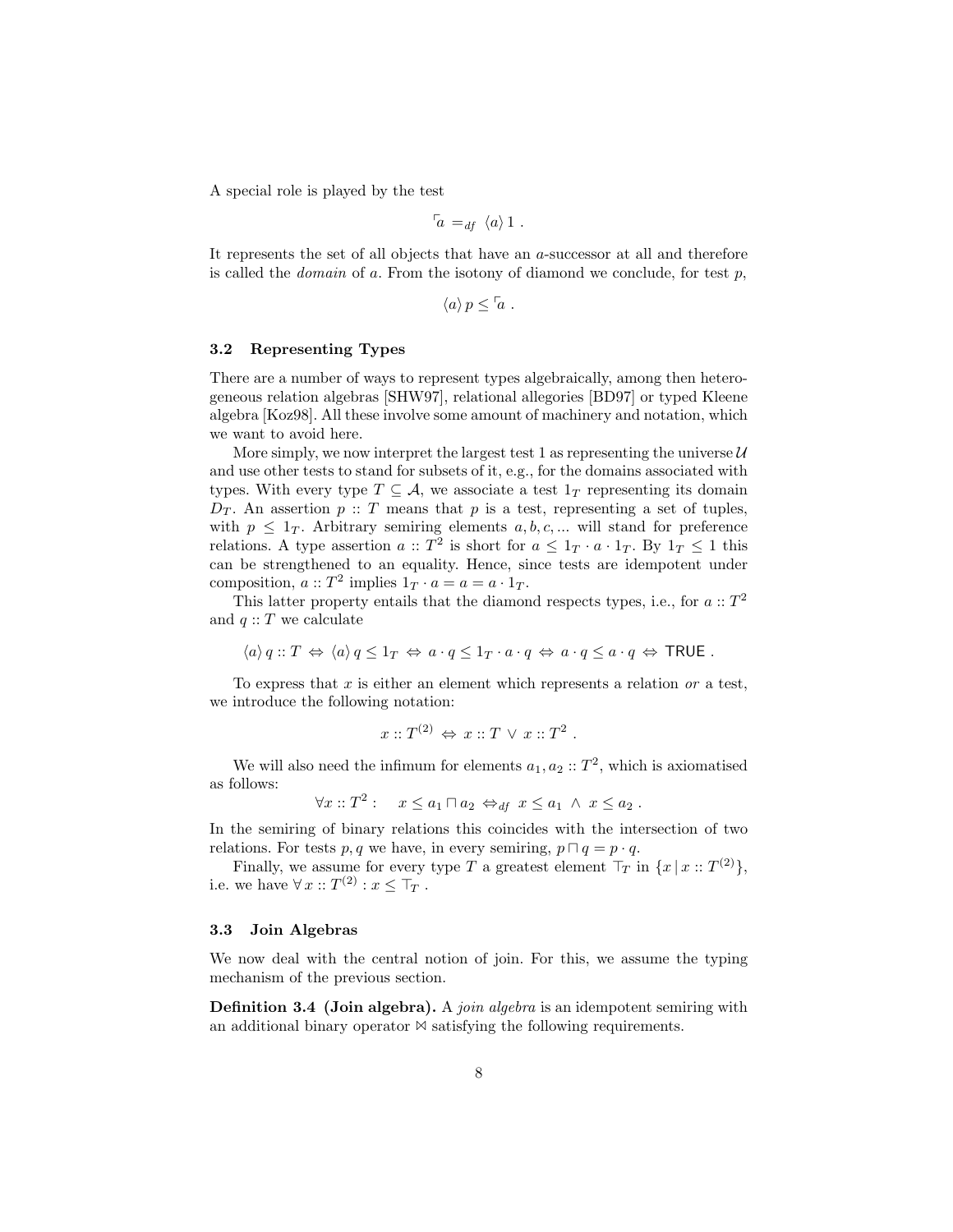- 1. Join is associative, commutative and idempotent and distributes over choice  $+$  in both arguments. Hence  $\bowtie$  is isotone in both arguments.
- 2. If  $a_i$ ::  $T_i^{(2)}$   $(i = 1, 2)$  then  $a_1 \bowtie a_2$ ::  $(T_1 \bowtie T_2)^{(2)}$ .
- 3. For types  $T_i$   $(i = 1, 2)$  we have

$$
1_{T_1 \bowtie T_2} = 1_{T_1} \bowtie 1_{T_2}
$$
 and  $T_{T_1 \bowtie T_2} = T_{T_1} \bowtie T_{T_2}$ .

4. Join and composition satisfy, for  $a_i, b_i :: T_i^{(2)}$   $(i = 1, 2)$  with disjoint  $T_i$ , the exchange law

$$
(a_1 \boxtimes a_2) \cdot (b_1 \boxtimes b_2) = (a_1 \cdot b_1) \boxtimes (a_2 \cdot b_2).
$$

5. The diamond operator respects joins of elements with disjoint types: for  $a :: T_1^2, p :: T_1$  and  $b :: T_2^2, q :: T_2$  with  $T_1 \cap T_2 = \emptyset$  we have the exchange law

$$
\langle a \boxtimes b \rangle (p \boxtimes q) = \langle a \rangle p \boxtimes \langle b \rangle q.
$$

Our typed relations from Section 2.2 form a join algebra.

### 3.4 Representation of Preferences

Preferences introduced in [Kie02] are strict partial orders, i.e. a special kind of binary homogeneous relations. These relations are defined on domains of types, and the objects compared are "database tuples" contained in a "database relation", i.e., a set of tuples.

To avoid confusion between the two uses of the word "relation" we call tuples database elements here and the database relation the basic set of objects. This means that we consider a "static" snapshot of the database at the time of the respective preference-based query and assume that no data is deleted or inserted into the database while the query being evaluated.

Abstractly, preferences can now be modelled as typed elements  $a :: T^2$  for some type  $T$ . If one wants to express transitivity or irreflexivity of  $a$ , this can be done by requiring  $a \cdot a \le a$  or  $a \cap 1_T = 0$ , respectively. However, as we will see, for the most part these assumptions are inessential for the laws we will derive.

## 4 Maximal Element Algebra

Now we are ready for the algebraic treatment of our central notion.

### 4.1 Basic Definitions and Results

**Definition 4.1.** The *best* or *maximal* objects w.r.t. element  $a :: T^2$  and test  $p: T$  are represented by the test

$$
a \triangleright p =_{df} p - \langle a \rangle p .
$$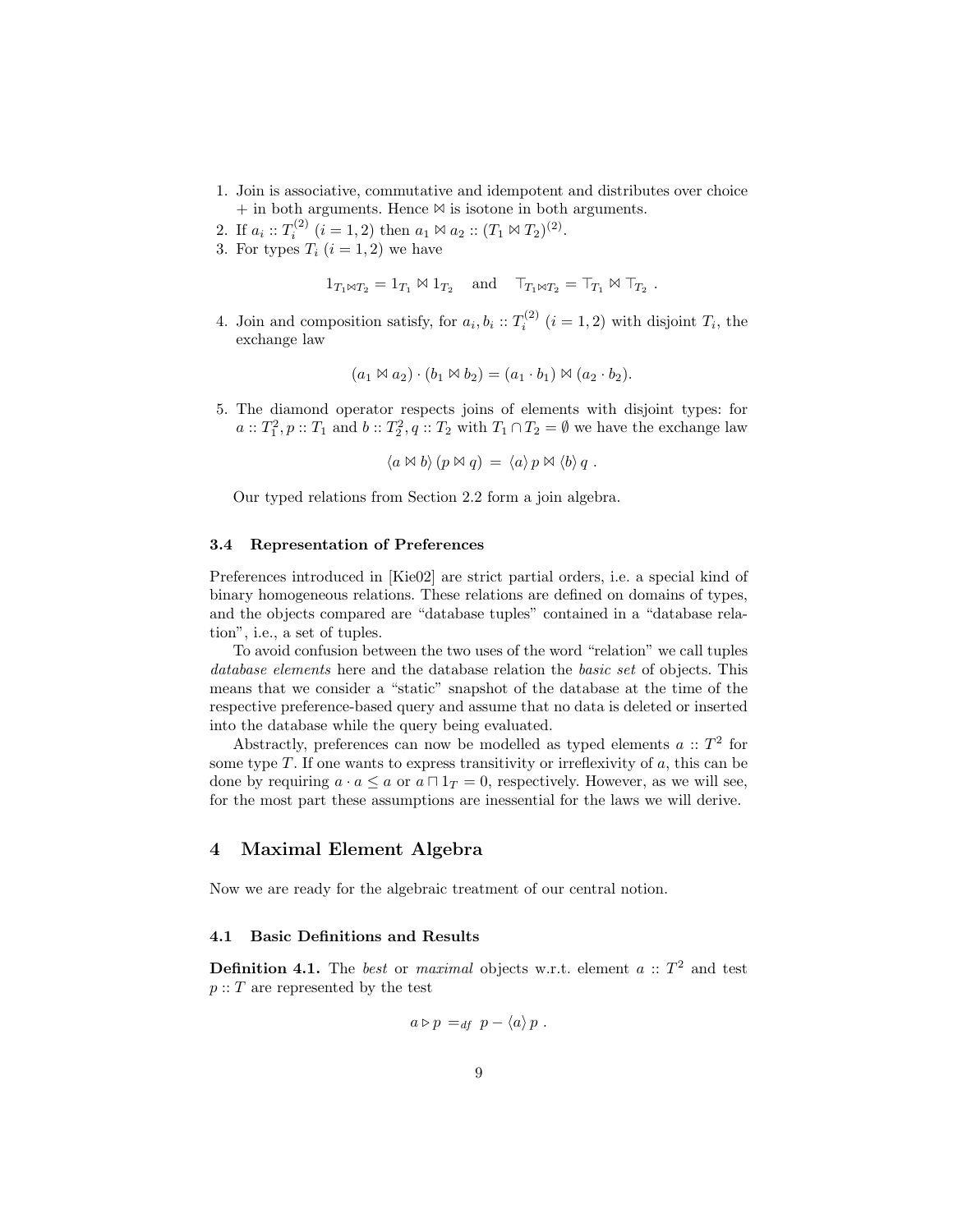In particular, the test  $a \triangleright 1_T$  represents the a-best objects overall.

This definition is also given, in different notation, in [DMS06]. An analogous formulation, however, with tests encoded as vectors, i.e., right-universal relations, can be found in [SS93].

To give a first impression of the algebra at work, we show a number of useful basic properties of the  $\triangleright$  operator. Proofs of the following two lemmas can be found in Appendix B.1 and B.2.

**Lemma 4.2.** Assume  $a, b :: T^2$ ,  $p :: T$ . Then the following holds:

1.  $a \triangleright 1_T = \neg^r a$ . 2.  $\bar{b} \leq \bar{a} \Leftrightarrow a \triangleright 1_T \leq b \triangleright 1_T$ . 3.  $a \triangleright p \leq p$ .  $\downarrow$ .  $a \triangleright 1_T \leq p \Leftrightarrow a \triangleright 1_T \leq a \triangleright p.$ 5.  $a \triangleright 1_T \leq a \triangleright (a \triangleright 1_T)$ . 6.  $a \triangleright (a \triangleright p) = a \triangleright p$ . 7.  $(a + b) \triangleright p = (a \triangleright p) \cdot (b \triangleright p)$ . 8.  $b \leq a \Rightarrow a \triangleright p \leq b \triangleright p$ . 9.  $1_T \leq a \Rightarrow a \triangleright p = 0_T$ .

**Lemma 4.3.** Let  $p, q :: T$  be a disjoint decomposition of  $1_T$ , i.e.  $p + q = 1_T$ ,  $p \cdot q = 0_T$ . Then we have  $\neg p = q$ .

### 4.2 Basic Applications

Now we want to demonstrate how the maximality operator  $\triangleright$  works.

*Example 4.4.* Let  $a :: T^2$  be a preference relation and suppose  $p_1, p_2 :: T$  are tests that form a disjoint decomposition of  $1<sub>T</sub>$ . Assume that all elements in  $p<sub>2</sub>$ are better than all elements in  $p_1$ , i.e.,

$$
\langle a \rangle p_2 = p_1, \quad \langle a \rangle p_1 = 0_T.
$$

We show that  $p_2$  represents the maximal elements, i.e.  $p_2 = a \triangleright 1_T$ :

$$
a \triangleright 1_T
$$
\n
$$
= \{ \det(p_1, p_2) = 1 \} \}
$$
\n
$$
= \{ (a) \ 1_T
$$
\n
$$
= \{ (a) \ (p_1 + p_2) \}
$$
\n
$$
= \{ \det(p_1 + p_2) \}
$$
\n
$$
= \{ \det(p_1 + p_2) \}
$$
\n
$$
= \{ (a) \ p_1 + \langle a \rangle \ p_2 \}
$$
\n
$$
= \{ \text{ assumptions of } a \}
$$
\n
$$
= \{ \text{Lemma 4.3 } \}
$$
\n
$$
p_2
$$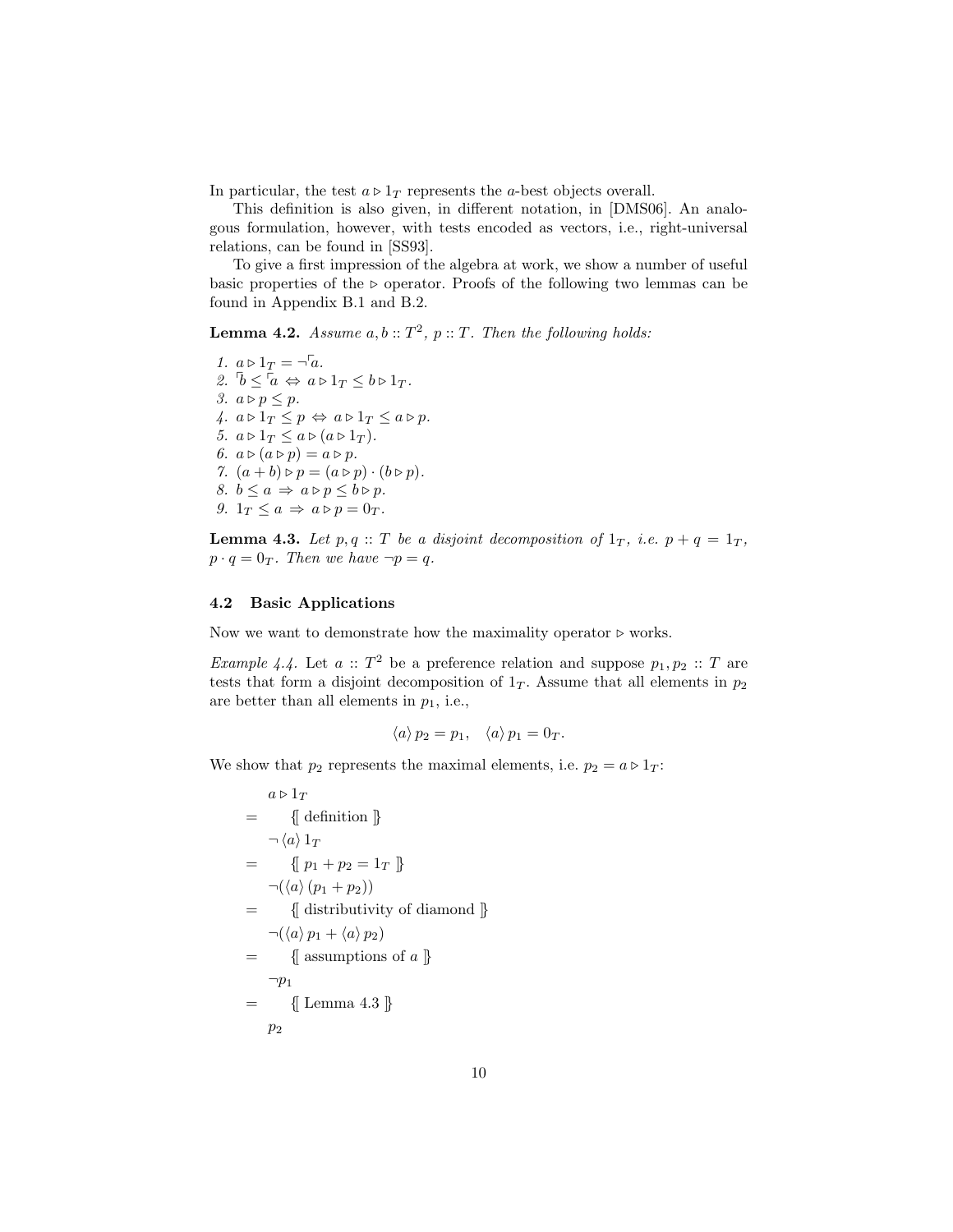By this tiny example one can see how the maximality operator works in general, because one can always decompose  $1<sub>T</sub>$  into tests representing the nonmaximal  $(p_1)$  and the maximal  $(p_2)$  elements, where  $p_1$  and  $p_2$  are disjoint.

### 4.3 Prefilters

In practical applications, e.g., in databases, the tests, in particular the test 1 representing all objects in the database, can be quite large. Hence it may be very expensive to compute  $a \triangleright 1$  for a given a. However, it can be less expensive to compute  $b \triangleright 1$  for another element b; ideally, that set is much smaller and the a-best objects overall coincide with the a-best objects within  $b\triangleright 1$ . This motivates the following definition.

**Definition 4.5.** Assume  $a, b :: T^2$ . We call b a prefilter for a, written as b pref a, if and only if

$$
a \triangleright 1_T = a \triangleright (b \triangleright 1_T) .
$$

Note that no connection between  $a$  and  $b$  is assumed. By Lemma 4.2.6 we have a pref a for all a. A concrete example of a prefilter will be given in Section 5.1.

We can give another, calculationally useful, characterisation of prefilters. The proof of the following theorem can be found in appendix B.3.

## **Theorem 4.6.** b pref  $a \Leftrightarrow \overline{b} \leq \overline{a} \wedge \overline{a} \leq \overline{b} + \langle a \rangle - \overline{b}$ .

So far, we have not required any special properties of the elements a that represent, e.g., preference relations. Instead of transitivity or irreflexivity we need an assumption that such elements admit "enough" maximal objects. This is expressed by requiring every non-maximal object to be dominated by some maximal one. In a setting with finitely many objects, such as a database, and a preference relation on them this property is always satisfied and hence is no undue restriction for our purposes. We forego a discussion of this assumption for infinite sets of objects, since there it is related to fundamental issues such as Zorn's Lemma and Hausdorff's maximality principle, hence to the axiom of choice.

**Definition 4.7.** We call an element  $a :: T^2$  normal if it satisfies  $\neg(a \triangleright 1_T) \leq$  $\langle a \rangle (a \triangleright 1_T ).$ 

This is a compact algebraic formulation of the above domination requirement. By Lemma 4.2.1 it is equivalent to  $a < \langle a \rangle \neg a$ .

First we show that any relation on a subset of the domain of a normal relation provides a prefilter.

## **Theorem 4.8.** Assume  $a, b :: T^2$ .

1. Let a be normal. Then  $\overline{b} < \overline{a} \Rightarrow b$  pref a.

2. Let  $a + b$  be normal. Then a pref  $(a + b)$ .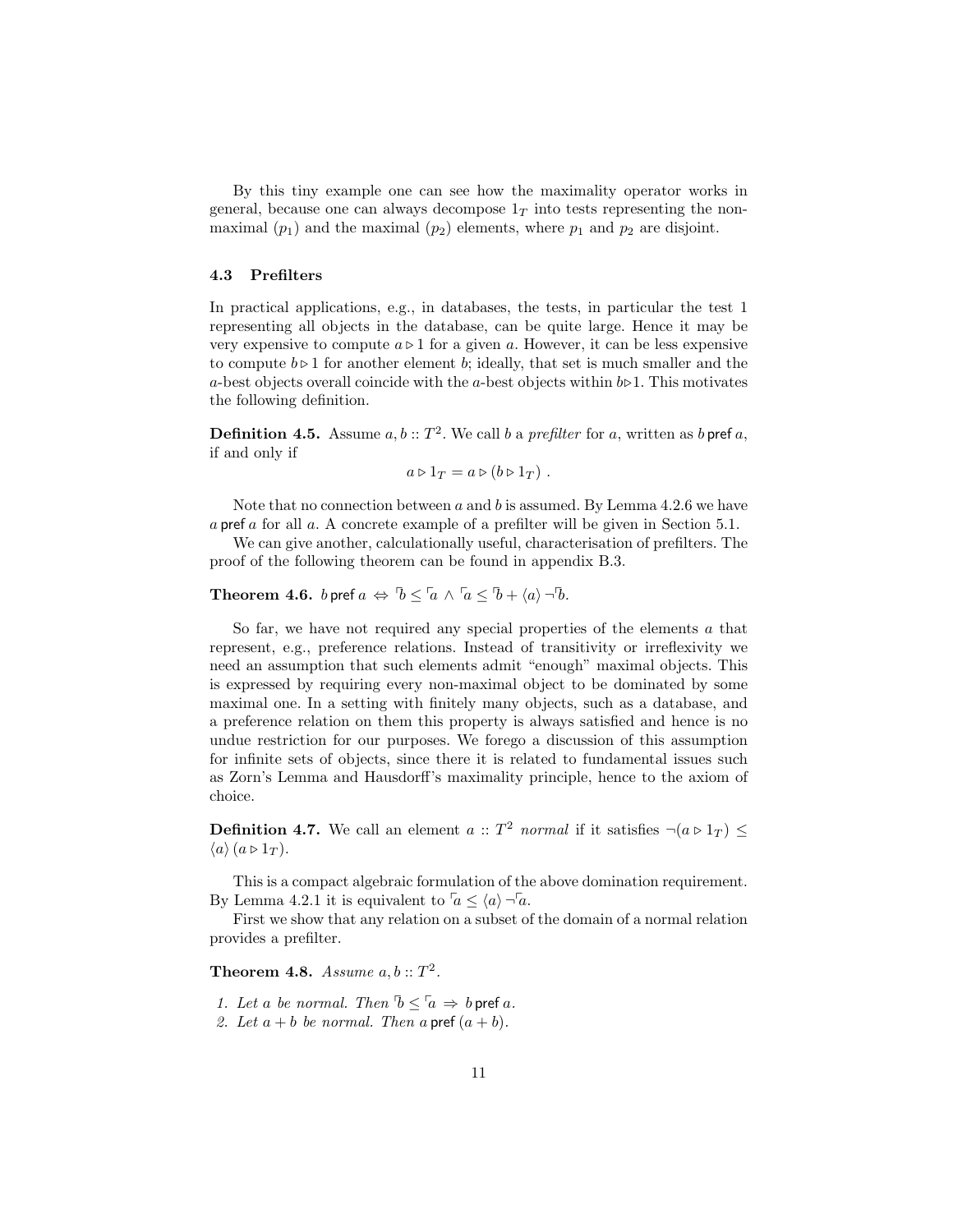### Proof.

1. The assumption about  $b$  is the first conjunct of the right hand side in Theorem 4.6. For the second conjunct we calculate

**TRUE**  $\Leftrightarrow \quad \{a \text{ normal }\}$  $\overline{a} < \langle a \rangle \neg \overline{a}$  $\Rightarrow \quad \{\lceil \overline{b} \leq \overline{a}, \text{ contraposition and isotony of diamond } \}$  $\overline{a} \leq \langle a \rangle \neg \overline{b}$  $\Rightarrow$  {[  $x \leq x + y$  and transitivity of  $\leq$  ]}  $\bar{a} \leq \bar{b} + \langle a \rangle \bar{b}$ .

2. Since  $a \leq a + b$ , isotony of diamond and hence of domain imply  $a \leq (a + b)$ and the claim follows from Part 1.

Next we show that under certain conditions prefilters can be nested.

**Theorem 4.9.** Assume  $a, b, c :: T^2$ , where  $b \triangleright 1_T \leq c \triangleright 1_T$  and b pref a with normal a. Then also c pref a.

*Proof.* First, by Theorem 4.6 we have  $\overline{b} \leq \overline{a} \wedge \overline{a} \leq \overline{b} + \langle a \rangle - \overline{b}$ . Second, by Lemma 4.2.1 and contraposition the assumption  $b \triangleright 1_T \leq c \triangleright 1_T$  is equivalent to  $c \leq b$ . Hence by transitivity of  $\leq$  we infer  $c \leq a$ . Now normality of a and Theorem 4.8.1 show the claim.

## 5 Complex Preferences

We have seen how some laws of single preference relations can be proved in point-free style in our algebra.

Now we want to compose preferences into complex preferences. To this end we will introduce some special operators. The standard semiring operations like multiplication, addition and meet also lead to some kind of complex preferences, but they are rarely used in the typical application domain of preference algebra [Kie02,KEW11]. Instead the so-called Prioritisation and Pareto composition are the most important constructors for complex preferences.

## 5.1 Complex Preferences as Typed Relations

To motivate our algebraic treatment we first repeat the definitions of these preference combinators in the concrete setting of typed relations [Kie02].

For basic sets M, N and preference relations  $R \subseteq M^2, S \subseteq N^2$  the prioritisation  $R \& S$  is defined as:

$$
(x_1, x_2) (R \& S) (y_1, y_2) \Leftrightarrow_{df} x_1 R y_1 \lor (x_1 = y_1 \land x_2 S y_2)
$$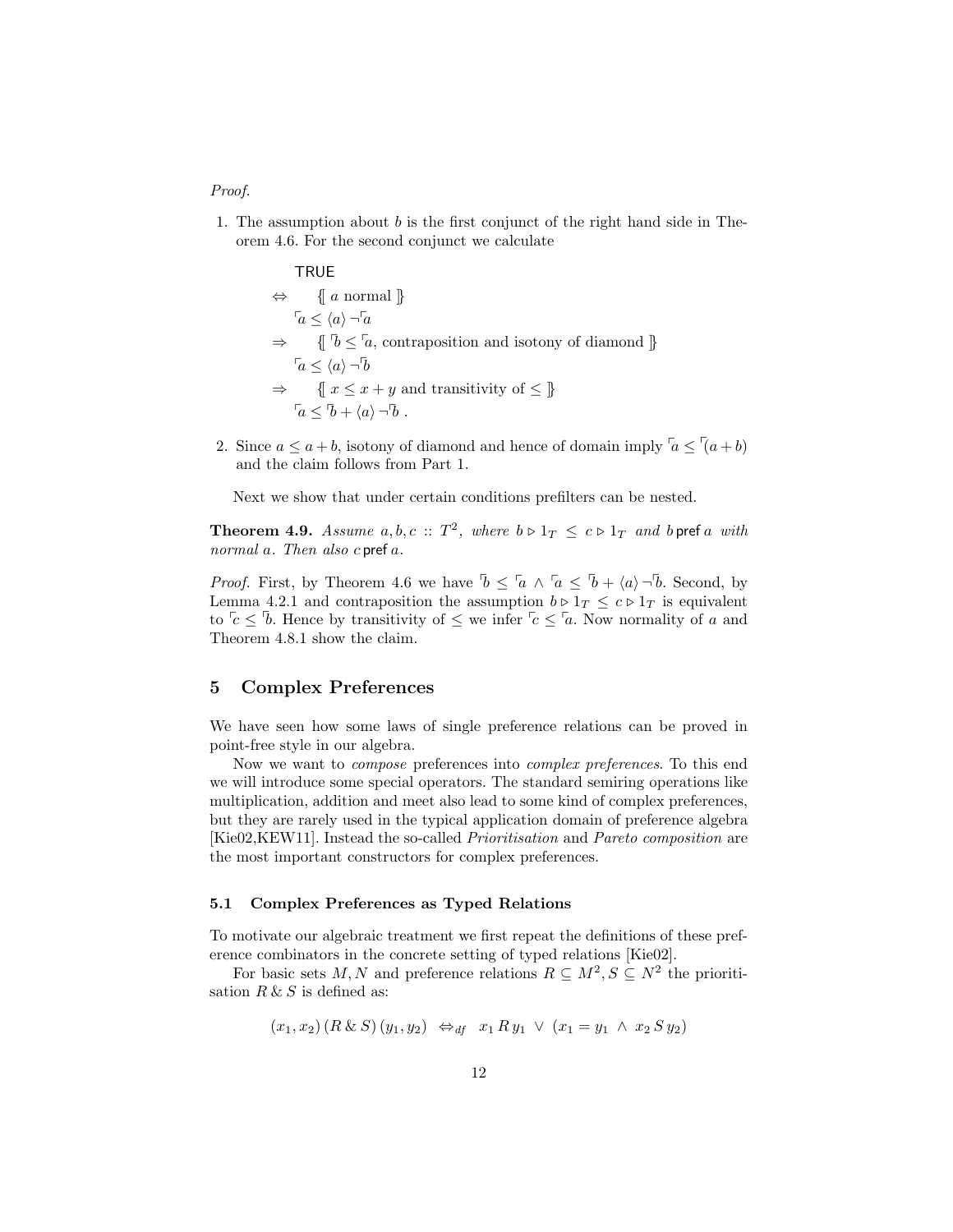where  $x_i \in M$ ,  $y_i \in N$ . The Pareto preference is defined as:

$$
(x_1, x_2) (R \otimes S) (y_1, y_2) \Leftrightarrow_{df} x_1 R y_1 \wedge (x_2 S y_2 \vee x_2 = y_2) \vee x_2 S y_2 \wedge (x_1 R y_1 \vee x_1 = y_1)
$$

In order theory the prioritisation is well-known as *lexicographical order*.

We now want to get rid of the point-wise notation in favour of operators on relations. The technique is mostly standard; we exemplify it for the prioritisation. We calculate, assuming first  $M :: A, N :: B$  with distinct attribute names  $A, B$ ,

$$
(x_1, x_2) (R \& S) (y_1, y_2)
$$
\n
$$
\Leftrightarrow \{ \text{definition } \}
$$
\n
$$
x_1 R y_1 \lor (x_1 = y_1 \land x_2 S y_2)
$$
\n
$$
\Leftrightarrow \{ \text{logic } \}
$$
\n
$$
(x_1 R y_1 \land \text{true}) \lor (x_1 = y_1 \land x_2 S y_2)
$$
\n
$$
\Leftrightarrow \{ \text{definitions of } \top_B \text{ and } 1_A \}
$$
\n
$$
(x_1 R y_1 \land x_2 \top_B y_2) \lor (x_1 1_A y_1 \land x_2 S y_2)
$$
\n
$$
\Leftrightarrow \{ \text{definition of cartesian product of relations } \}
$$
\n
$$
(x_1, x_2) (R \times \top_B) (y_1, y_2) \lor (x_1, x_2) (1_A \times S) (y_1, y_2)
$$
\n
$$
\Leftrightarrow \{ \text{definition of relational union } \}
$$
\n
$$
(x_1, x_2) ((R \times \top_B) \cup (1_A \times S)) (y_1, y_2).
$$

A similar calculation can be done for the Pareto composition. Now we can write the point-free equations

$$
R \& S = (R \times \top_B) \cup (1_A \times S) ,
$$
  
\n
$$
R \otimes S = (R \times (S \cup 1_B)) \cup ((R \cup 1_A) \times S) .
$$

This is close to an abstract algebraic formulation. However, since we want to cover also the case of non-disjoint, overlapping tuples, we will replace the Cartesian product  $\times$  by the join  $\mathbb{M}$ . From now on a preference x has type  $T_x$ , i.e.  $a :: T_a^2, b :: T_b^2, ....$ 

**Definition 5.1.** For the sake of readability we define for  $x :: T^2$ :

$$
0_x =_{df} 0_T, \quad 1_x =_{df} 1_T, \quad \top_x =_{df} \top_T
$$

Definition 5.2 (Prioritisation/Pareto composition of preferences). Assume a join algebra. For  $a :: T_a^2$ ,  $b :: T_b^2$  the *Prioritisation*  $a \& b :: T_a \bowtie T_b$  is defined by

$$
a \& b =_{df} a \bowtie \top_b + 1_a \bowtie b.
$$

The Pareto compositions  $a \otimes b$ ,  $a \otimes b$ ,  $a \otimes b$  ::  $T_a \otimes T_b$  are defined by

$$
a \otimes b =_{df} a \otimes (b + 1_b),
$$
  
\n
$$
a \otimes b =_{df} (a + 1_a) \otimes b,
$$
  
\n
$$
a \otimes b =_{df} a \otimes b + a \otimes b.
$$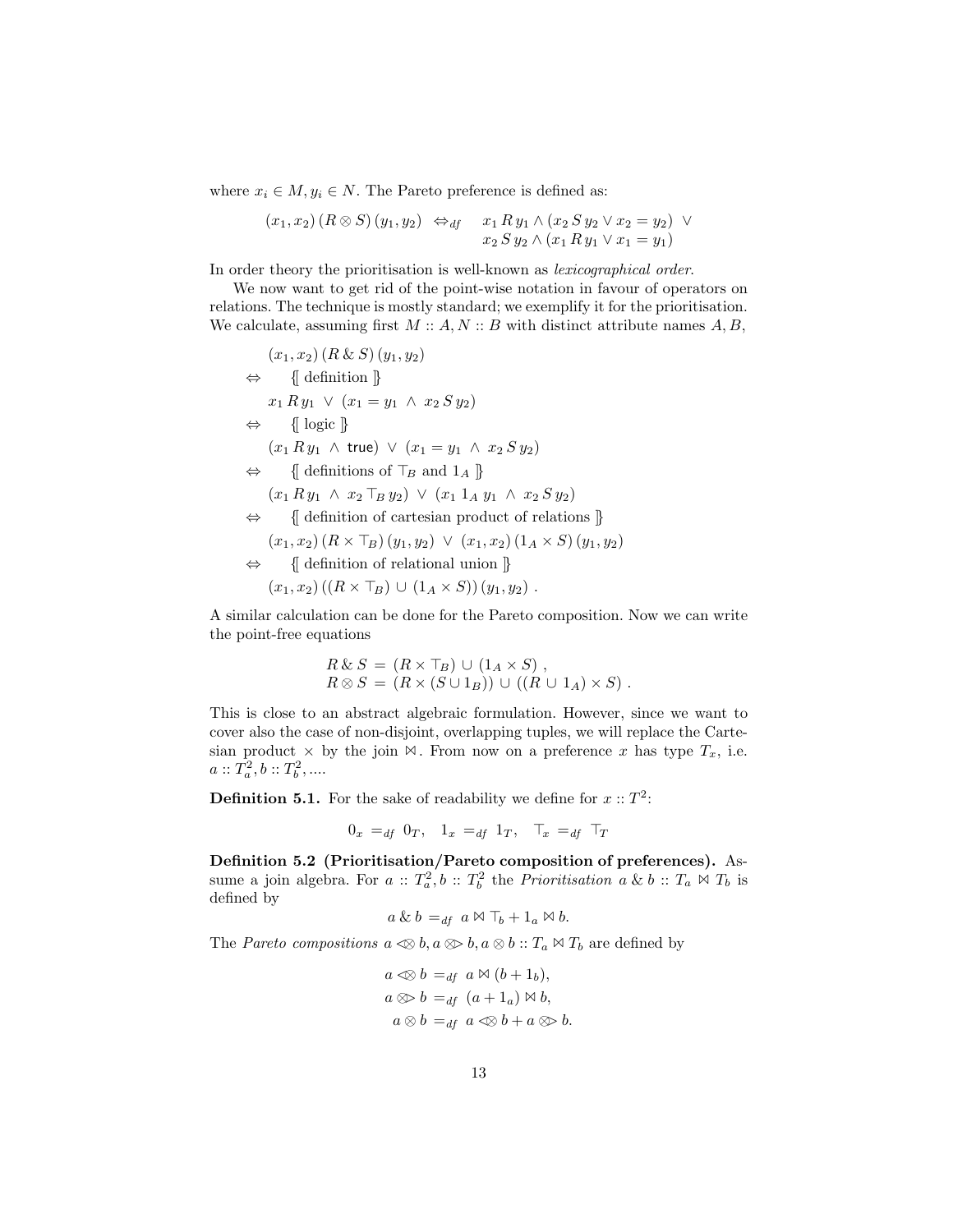a  $\ll$ b and a  $\gg$ b are called *left* and *right Semi-Pareto compositions*, while a  $\otimes$ b is the standard Pareto composition.

Remark 5.3. Under certain circumstances the term  $\langle \top_T \rangle$  q occurring, for example, in  $\langle a \& b \rangle (p \Join q)$  can be simplified. Call an idempotent semiring weakly Tarskian if for all types T and tests  $q$ : T we have

$$
\langle \top_T \rangle q = \begin{cases} 1_T & \text{if } q \neq 0_T, \\ 0_T & \text{if } q = 0_T. \end{cases}
$$

For instance, the semiring of binary relations is weakly Tarskian. This implies that in a term like  $\langle a \Join \top_b \rangle (q_1 \Join q_2)$  with  $a :: T_a^2$  the test  $q_2$  is irrelevant as long as  $q_2 \neq 0_b$ . This is exactly what we want, because  $q_1 \Join 0_b (= 0_{a \Join b})$  is a zero element and must not have successors in any relation.

A semiring with  $\top$  is called Tarskian when  $a \neq 0 \Rightarrow \top \cdot a \cdot \top = \top$ . This property was first stated for the semiring of binary relations (see, e.g., [SS93]). By the standard theory of diamond and domain [DMS06], a Tarskian semiring is also weakly Tarskian, but generally not vice versa.

In our hotel example from the introduction, the user would typically express her preference as the Pareto composition of price and distance to the beach.

The definition of the Pareto compositions immediately yields an important optimisation tool.

Corollary 5.4. The preferences  $a \ll b$  and  $a \gg b$  are prefilters for  $a \otimes b$ . Likewise,  $a \bowtie \top_B$  is a prefilter for a & b.

*Proof.* By definition,  $a \otimes b$ ,  $a \otimes b \leq a \otimes b$  and  $a \bowtie \top_B \leq a \& b$ ; hence Theorem 4.8.1 applies.

Hence, in our hotel example from the introduction, we may prefilter by price or by distance to the beach to speed up the overall filtering. Further applications of this principle are discussed in detail in [End11].

### 5.2 Maximality for Complex Preferences

We first state the behaviour of the maximality operator for joins of preference elements.

**Lemma 5.5.** For  $a :: T_a^2, p :: T_a$  and  $b :: T_b^2, q :: T_b$  with  $T_a \cap T_b = \emptyset$  we have

$$
(a \boxtimes b) \triangleright (p \boxtimes q) = (a \triangleright p) \boxtimes q + p \boxtimes (b \triangleright q).
$$

Proof. We observe that, under the disjointness assumption, by Corollary 2.8.3 and a standard law for Cartesian products, for  $r :: T_a$ ,  $s :: T_b$ , we have

$$
(p \boxtimes q) - (r \boxtimes s) = (p - r) \boxtimes q + p \boxtimes (q - s).
$$

Hence, by the definitions and Lemma 2.10,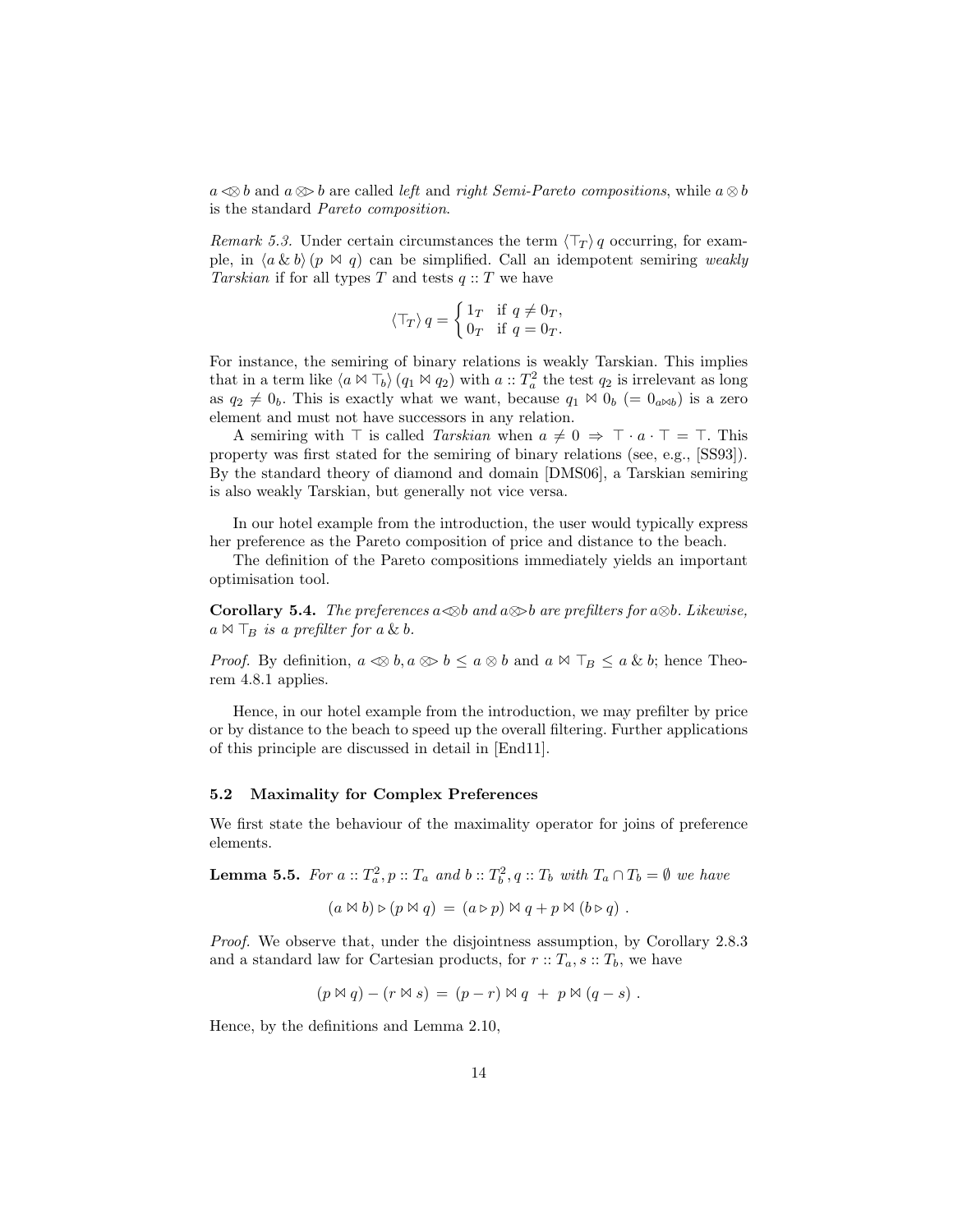$$
(a \boxtimes b) \triangleright (p \boxtimes q)
$$
  
=  $(p \boxtimes q) - \langle a \boxtimes b \rangle \rangle (p \boxtimes q)$   
=  $(p \boxtimes q) - (\langle a \rangle p \boxtimes \langle b \rangle q)$   
=  $(p - \langle a \rangle p) \boxtimes q + p \boxtimes (q - \langle b \rangle q)$   
=  $(a \triangleright p) \boxtimes q + p \boxtimes (b \triangleright q)$ .

Since both prioritisation and Pareto composition are defined as sums of joins, we can now use this together with Lemma 4.2.7, 4.2.1 and the exchange axiom of Definition 3.4.4 to calculate their maximal elements.

**Lemma 5.6.** For  $a :: T_a^2, p :: T_a$  and  $b :: T_b^2, q :: T_b$  with  $T_a \cap T_b = \emptyset$  we have

 $(a \otimes b) \triangleright (p \bowtie q) = (a \triangleright p) \bowtie q$ ,  $(a \otimes b) \triangleright (p \boxtimes q) = p \boxtimes (b \triangleright q)$ ,  $(a \otimes b) \triangleright (p \boxtimes q) = (a \triangleright p) \boxtimes (b \triangleright q)$ ,  $(a \& b) \triangleright (p \Join q) = (a \triangleright p) \Join (b \triangleright q)$ .

The proofs are straightforward and hence omitted.

Remark 5.7. It follows directly from the above lemma that

$$
(a \& b) \triangleright (p \bowtie q) = (b \& a) \triangleright (q \bowtie p) = (a \otimes b) \triangleright (p \bowtie q),
$$

i.e. Pareto composition and Prioritisation are identical on tests of the form  $p \bowtie q$ .

Note that this does not hold for general tests. Consider, for instance, the basic set  $\{0,1\}^2$  and its subset  $N =_{df} \{(0,1), (1,0)\}$ , both represented by tests. Assume a preference order  $R_i$  in the *i*-th component which fulfills  $0 R_i 1$ , for  $i = 1, 2$ . Then  $(R_1 \& R_2) \& N = \{(1, 0)\}\$ , whereas  $(R_1 \otimes R_2) \& N = N$ . This does not contradict our above result, since N cannot be represented in the form  $L \times M$  with  $L, M \subseteq \{0, 1\}.$ 

### 5.3 Equivalence of Preference Terms

**Corollary 5.8.** Let  $a :: T_a^2$  and  $b, b' :: T_b^2$ . Then we have:

$$
a \& (b+b') = a \& b + a \& b'.
$$

*Proof.* Follows from definition of & and distributivity of  $\bowtie$  over +.

**Corollary 5.9.** For  $a :: T_a^2$  we have  $a \otimes a = a \otimes a = a \otimes a = a$ .

*Proof.*  $a \otimes a =_{df} (a + 1_a) \otimes a = (a + 1_a) \cap a = a$ . For Right Semi-Pareto and Pareto an analogous argument shows the claim.

**Theorem 5.10.** For a ::  $T_a$  we have that  $(a \&)$  distributes over  $\otimes$ ,  $\otimes$  and  $\otimes$ .

*Proof.* Let  $b$  ::  $T_b^2$ ,  $c$  ::  $T_c^2$ . We use the auxiliary equation (see Appendix B.4 for a proof)

$$
a \& b + 1_{a \bowtie b} = a \& (b + 1_B). \tag{1}
$$

Now we calculate: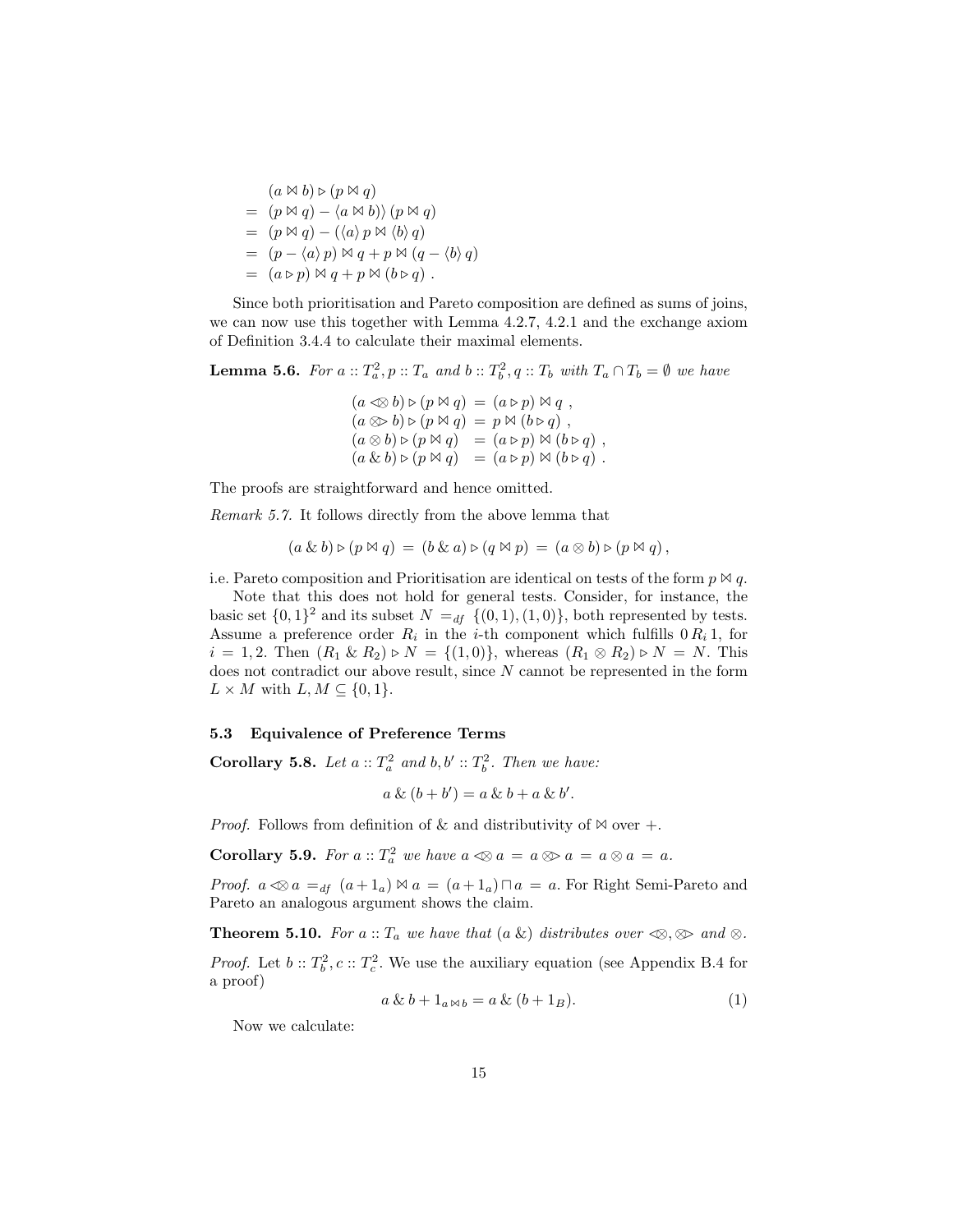$(a \& b) \otimes (a \& c)$  $=$  { $\{$  definition of  $\otimes$  }  $(a \& b + 1_{a \Join b}) \Join (a \& c)$  $=$  {[ equation (1) }}  $(a \& (b+1<sub>b</sub>)) \Join (a \& c)$  $=$  {[ definition of & ]}  $(a \bowtie \top_b + 1_a \bowtie (b + 1_b)) \bowtie (a \bowtie \top_c + 1_a \bowtie c)$  $=$  {[ distributivity of  $\bowtie$  }}  $a \bowtie \top_b \bowtie a \bowtie \top_c$   $+ a \bowtie \top_b \bowtie 1_a \bowtie c +$  $1_a \boxtimes (b + 1_b) \boxtimes a \boxtimes \top_c + 1_a \boxtimes (b + 1_b) \boxtimes 1_a \boxtimes c$  $=$  {[  $a \Join a = a$  and  $a \Join 1_a = a \sqcap 1_a$ , compare Corollary 2.8.2 }}  $a \bowtie \top_b \bowtie \top_c$   $+ (a \sqcap 1_a) \bowtie \top_b \bowtie c +$  $(a \sqcap 1_a) \bowtie (b + 1_b) \bowtie \top_c + 1_a \bowtie (b + 1_b) \bowtie c$  $= \{ [ a \sqcap 1_a \leq a, c \leq \top_c, \text{subsumption order} \}$  $a \bowtie \top_b \bowtie \top_c + 1_a \bowtie (b + 1_b) \bowtie c$ =  $\{\!\!\{\top_{b\bowtie_c} = \top_b \bowtie \top_c, \text{definition of } \& \}\!\!\}$  $a \& ((b+1<sub>b</sub>) \bowtie c)$  $=$  { $\{$  definition  $\otimes$  }  $a \& (b \otimes c)$ 

A symmetric argument holds for  $\otimes$ , so that  $(a \&)$  distributes over  $\otimes$  and  $\otimes$ . Using this we infer the distributivity over  $\otimes$ , see Appendix B.4 for details.

The proof of this theorem shows that the framework of typed relations is rich enough to prove non-trivial preference term equivalences.

We have proved this theorem using PROVER9. The input for the auxiliary equation (1) can be found in Appendix A and the input for the entire theorem is given in [MR12].

Such equivalences are useful for an optimized evaluation of preferences, because the evaluation of an equivalent term may be faster.

## 6 Conclusion and Outlook

The present work intends to advance the state of the art in formalising preference algebra. Besides the point-wise "semi-formal" proofs by hand that had been used originally we wanted to use automatic theorem provers like PROVER9 to get the theorems of preference algebra machine-checked. But we realized that there was no straightforward way to put theorems like the prefilter properties or the distributive law for Prioritisation/Pareto into a theorem prover. Especially for the latter problem, the main reason is that originally the equivalence of preference terms was defined, e.g. in [Kie02], in a very implicit manner: two preference terms are equivalent if and only if the corresponding relations are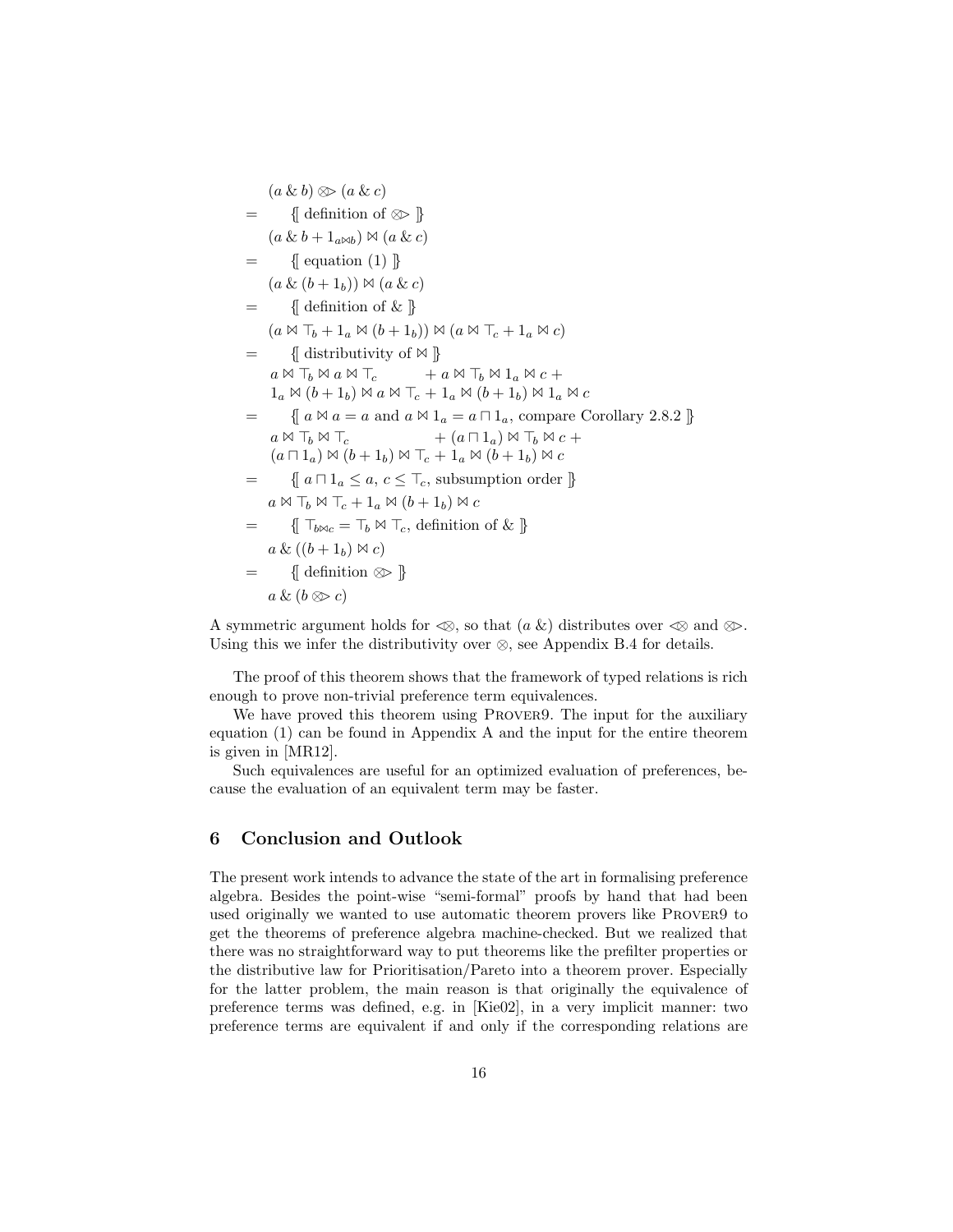identical on the basic set. This definition is not very useful if one tries to find (automatically) general equivalence proofs.

The presented concept of a typed join algebra makes it possible to define such equivalences explicitly: two preference terms are identical, if and only if their algebraic representations are equal in the algebra.

Other theorems for which proofs are necessary do not just involve preference terms, but properties of the maximality operator and prefilters. With the inverse image we have employed a well-known algebraic concept to define the maximality operator in quantifier-free form. This reformulation led us to point-free proofs.

The relevance of this topic stems from the demand for optimizing the evaluation of preference queries (e.g. [KH03,HK05]. The paper [REM+12] presents a practical application of preference algebra, where complex preference terms and huge data sets occur, and therefore optimisation methods are of essential interest.

Our algebra is rich enough to cover the concept of preferences and their complex compositions as well as the application of the maximality operator to them. Simultaneously, the algebra is simple enough to be encoded in theorem provers like Prover9.

With this we have produced a framework which hopefully will be the first step for a comprehensive algebraic description of preference algebra. Our work also covers some aspects of databases in general and thus contributes to the formal description of database-related problems. A project in which our calculus is applied systematically at a larger scale, using machine assistance, is under way.

Acknowledgements. We are grateful to Jeremy Gibbons (MPC Co-Chair) and the anonymous referees for valuable comments.

## References

| [BW93]  | R. Backhouse, J. van der Woude: Demonic Operators and Monotype Fac-      |
|---------|--------------------------------------------------------------------------|
|         | tors. Mathematical Structures in Computer Science 3, 417–433 (1993)      |
| [BD97]  | R. Bird, O. de Moor: Algebra of programming. Prentice Hall 1997          |
| [BKS01] | S. Börzsönyi, D. Kossmann, K. Stocker: The Skyline Operator. In Data     |
|         | Engineering (ICDE '01), 421-430, 2001.                                   |
| [DMS06] | J. Desharnais, B. Möller, G. Struth: Kleene Algebra With Domain. In      |
|         | ACM Transactions on Computational Logic 7, 798-833, 2006.                |
| [End11] | M. Endres: Semi-Skylines and Skyline Snippets - Theory and Applications. |
|         | Fakultät für Angewandte Informatik, Universität Augsburg, Dissertation.  |
|         | Books on Demand GmbH, Norderstedt, ISBN: 978-3-8423-5246-9, 2011.        |
| [Kan90] | P. Kanellakis: Elements of Relational Database Theory. In Handbook of    |
|         | Theoretical Computer Science, Volume B: Formal Models and Semantics      |
|         | $(B)$ , 1073–1156, 1990.                                                 |
| KEW11   | W. Kießling and M. Endres and F. Wenzel: The Preference SQL System       |
|         | $-$ An Overview. In IEEE Data Eng. Bull., Vol. 34 (2), 11–18, 2011.      |
| [KH03]  | W. Kießling, B. Hafenrichter: Algebraic Optimization of Relational Pref- |
|         | erence Queries, Technical Report 2003-1, University of Augsburg, 2003.   |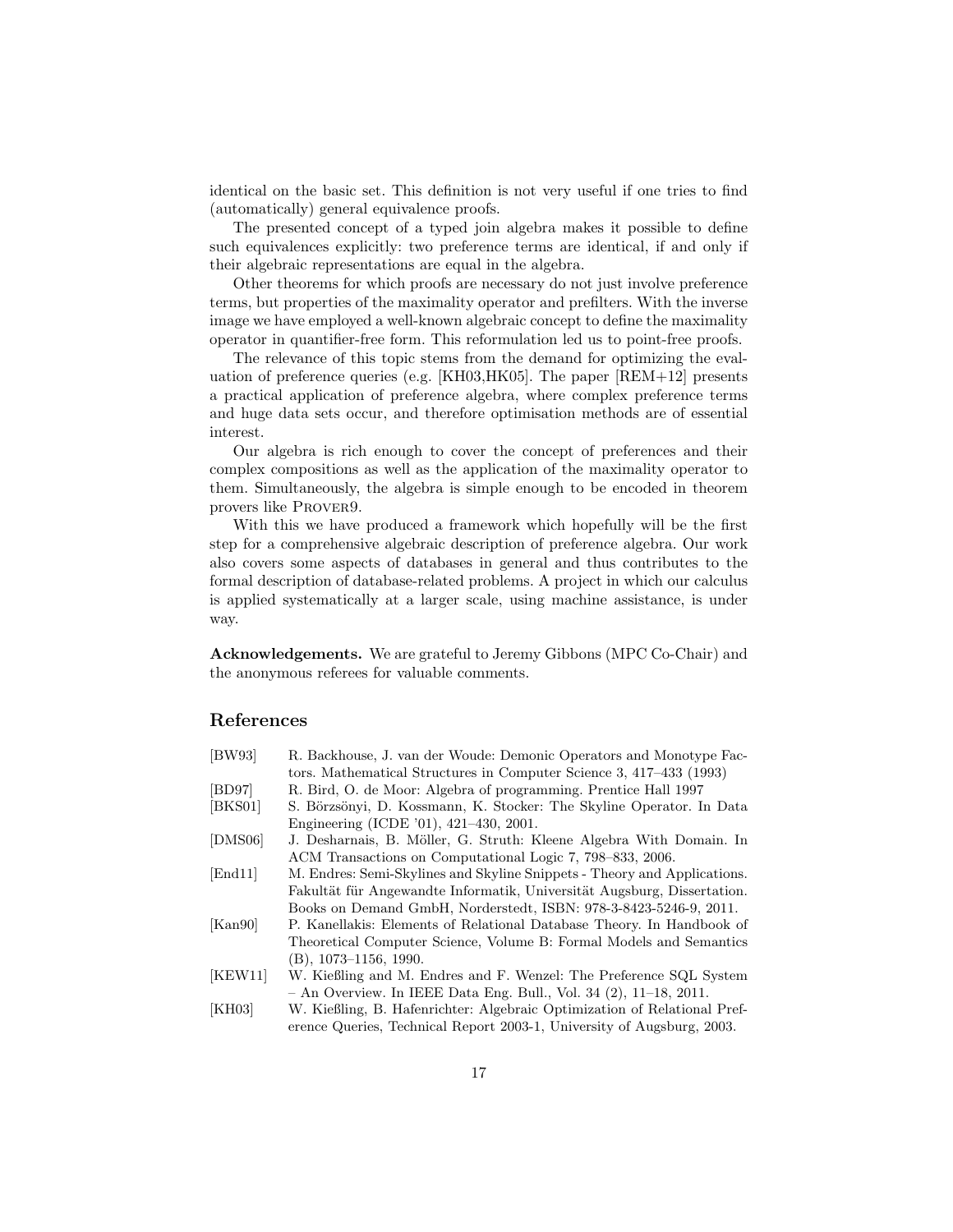- [HK05] B. Hafenrichter, W. Kießling: Optimization of Relational Preference Queries. In H. Williams, G. Dobbie (eds.): Database Technologies 2005, Proc. Sixteenth Australasian Database Conference, ADC 2005, Newcastle, Australia, January 31st – February 3rd 2005. CRPIT 39 Australian Computer Society, 175–184, 2005.
- [Kie02] W. Kießling: Foundations of Preferences in Database Systems. In Very Large Databases (VLDB '02), 311–322, 2002.
- [Koz98] Dexter Kozen. Typed Kleene algebra. Technical Report TR98-1669, Computer Science Department, Cornell University, March 1998.
- [MO04] W. MacCaull, Ewa Orlowska: A Calculus of Typed Relations. In R. Berghammer, B. Möller, G. Struth (eds.): Relational and Kleene-Algebraic Methods in Computer Science. Lecture Notes in Computer Science 3051, 191–201, 2004.
- [MB85] E. Manes, D. Benson: The Inverse Semigroup of a Sum-Ordered Semiring. In Semigroup Forum 31, 129–152, 1985.
- [MR12] B. Möller, P. Roocks: Proof of the Distributive Law for Prioritisation and Pareto Composition http://www.informatik.uni-augsburg.de/ lehrstuehle/dbis/pmi/staff/roocks/publications/distributivity\_ proof.pdf
- [REM+12] P. Roocks, M. Endres, S. Mandl, W. Kießling: Composition and Efficient Evaluation of Context-Aware Preference Queries. To appear in Database Systems for Advanced Applications, 2012.
- [SS93] G. Schmidt, T. Ströhlein: Relations and Graphs: Discrete Mathematics for Computer Scientists. In EATCS Monographs on Theoretical Computer Science, 1993.
- [SHW97] G. Schmidt, C. Hattensperger, M. Winter: Heterogeneous relation algebra. In C. Brink, W. Kahl, G. Schmidt (eds): Relational Methods in Computer Science. Advances in Computer Science, Springer Vienna, 39–53, 1997.

## A Sample Prover Input

For  $a :: T_a^2$  and  $b :: T_b^2$  we show the auxiliary equation (1) from Theorem 5.10:

$$
a \& b + 1_{a \bowtie b} = a \& (b + 1_b).
$$

We use the following operators:

Prover-Input mathematically a typed T\_a 2 a a join b  $a \bowtie b$ T<sub>a</sub> tjoin T<sub>b</sub>  $T_a \bowtie T_b$ a prior b  $a \& b$  $a + b$   $a + b$ 

The assumptions are given as follows:

```
% all elements are typed
exists T (x typed T).
% addition is associative , commutative and idempotent
```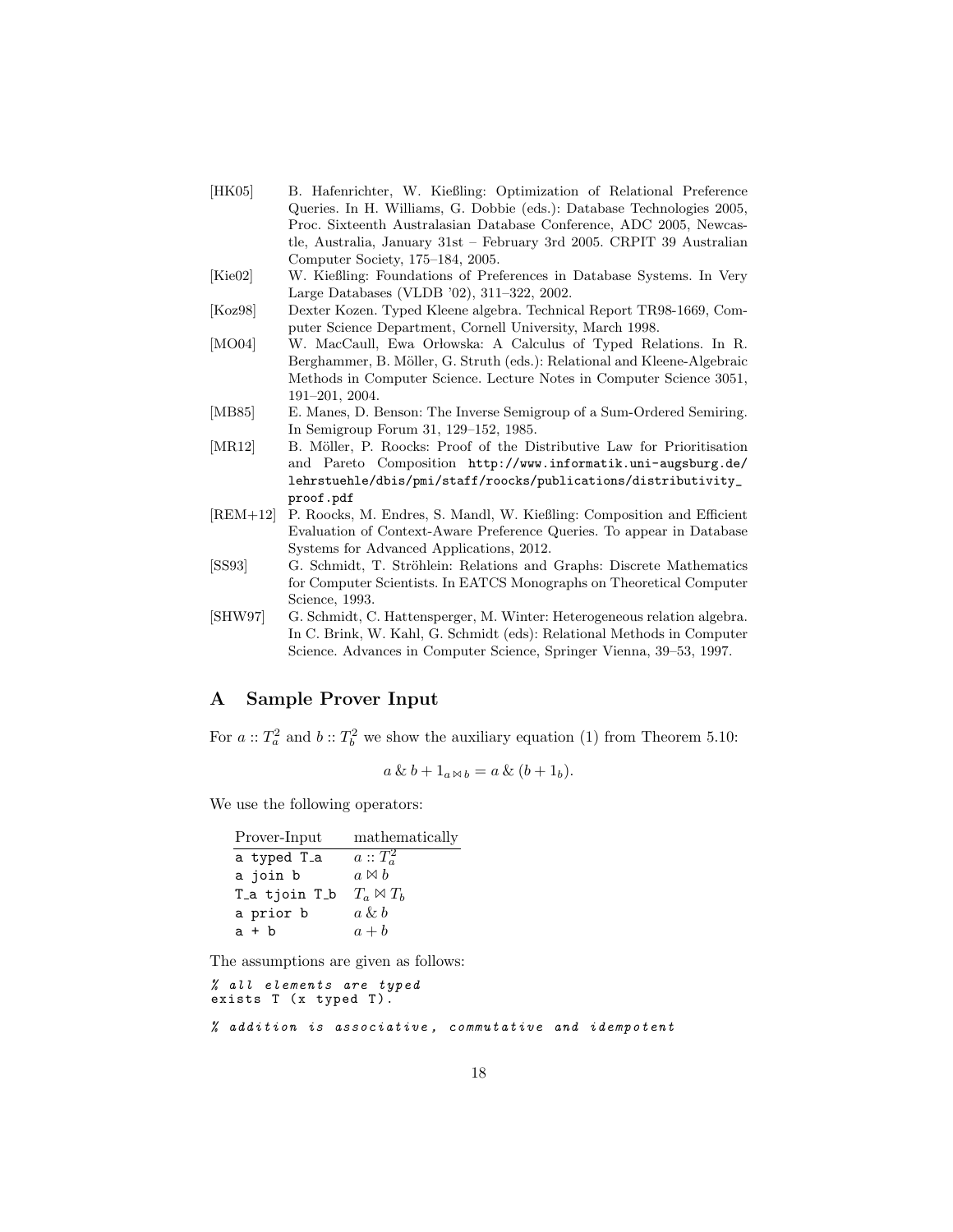```
(x + y) + z = x + (y + z).x + y = y + x.
x + x = x.
% addition preserves type
x typed z \& y typed z -> (x+y) typed z.
% subsumption order
x \leq y \leq y y = x + y.
% top is greatest element
x typed z -> x <= top(z).
% typing of top
top(z) typed z.
top(z1 \text{ tjoin } z2) = top(z1) \text{ join } top(z2).
% typing of one
one(z) typed z.
one(z1 \t{tjoin z2}) = one(z1) \t{join one(z2)}.% abbreviated typing
x typed z \rightarrow top(x) = top(z).
x typed z \rightarrow one (x) = one (z).
% distributivity of the join over addition
x join ( y1 + y2 ) = x join y1 + x join y2 .
% typing of join
x typed z1 & y typed z2 -> (x join y) typed (z1 tjoin z2).
% prioritisation ( without resulting type )
x prior y = x join top (y) + one (x) join y.
Finally our goal is:
% auxiliary equation for distributive law
u prior v + one(u) join v) = u prior (v + one(v)).
```
The entire input for the proof of theorem 5.10 can be found in [MR12].

## B Proofs

In the proofs of section 4 we omit the type-index of 1 and assume type-compatibility.

## B.1 Proof of Lemma 4.2

1. Immediate from the definitions and  $1 - q = \neg q$ . 2. Immediate from Part 1 and shunting. 3.  $a \triangleright p$  $=$  {[ definitions of  $\triangleright$  and  $-$  ]}  $p \cdot \neg \langle a \rangle p$  $\leq$  {[ property of intersection ]}  $p$ .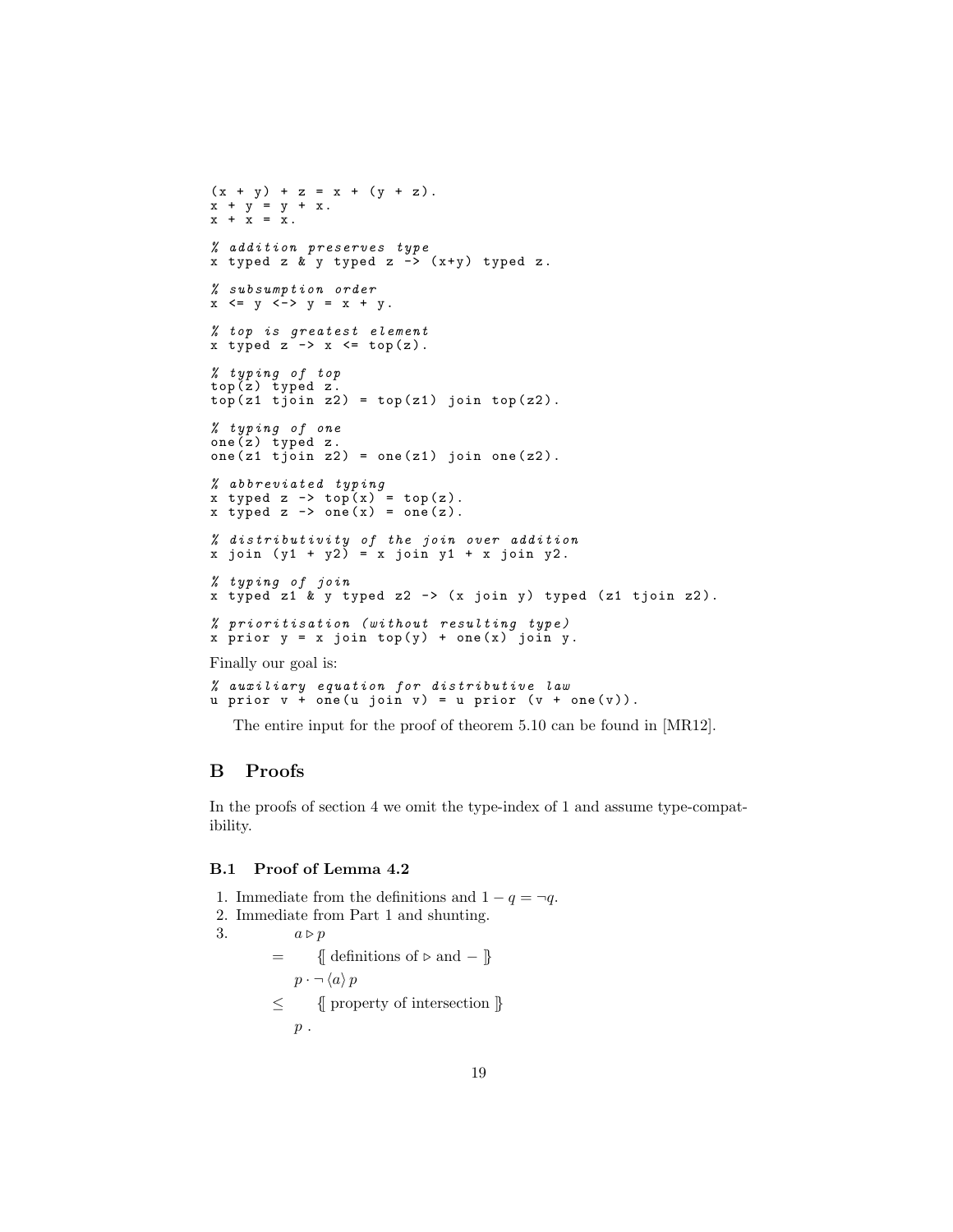4.  $a \triangleright 1 \leq a \triangleright p$  $\Leftrightarrow$  { definition of  $\triangleright$  and Part 1 }}  $\neg^{\sqcap} a \leq p - \langle a \rangle p$ ⇔ {[ definition of − and universal property of intersection ]}  $\neg^{\sqcap} a \leq p \quad \wedge \quad \neg^{\sqcap} a \leq \neg \langle a \rangle p$ ⇔ {[ shunting in second conjunct ]}  $\neg \ulcorner a \leq p \quad \wedge \quad \langle a \rangle p \leq \ulcorner a$  $\Leftrightarrow$  {[ second conjunct true by (3.1) }}  $\neg^{\mathsf{r}} a \leq p$  $\Leftrightarrow$  {| definition of  $\triangleright$  }  $a \triangleright 1 \leq p$ . 5. Immediate from the previous property by setting  $p = a \triangleright 1$ . 6.  $a \triangleright (a \triangleright p)$  $=$  { $\{$  definition of  $\triangleright$  }  $(p - \langle a \rangle p) - \langle a \rangle (p - \langle a \rangle)$  $=$  {[ property of difference  $\uparrow$  $p - (\langle a \rangle p + \langle a \rangle (p - \langle a \rangle))$  $= \{$  distributivity of  $\langle \rangle$  ]}  $p - \langle a \rangle (p + (p - \langle a \rangle))$  $=$  {[ since  $p - \langle a \rangle \leq p$  }}  $p - \langle a \rangle p$  $=$  {{definition of  $\triangleright$  }}  $a \triangleright p$ . 7.  $(a + b) \triangleright p$  $=$  { $\{$  definition of  $\triangleright$  }  $p - \langle a + b \rangle p$  $=$  {{distributivity of  $\langle \rangle$  }}  $p - (\langle a \rangle p + \langle b \rangle p)$  $=$  {[ property of difference  $\uparrow$  $(p - \langle a \rangle p) \cdot (p - \langle b \rangle p)$  $=$  { $\{$  definition of  $\triangleright$   $\}$  $(a \triangleright p) \cdot (b \triangleright p)$ . 8. Assume  $b \leq a$ , i.e.,  $b + a = a$ .  $a \triangleright p$  $=$  {[ assumption ]}  $b + a \triangleright p$ = {[ previous property ]}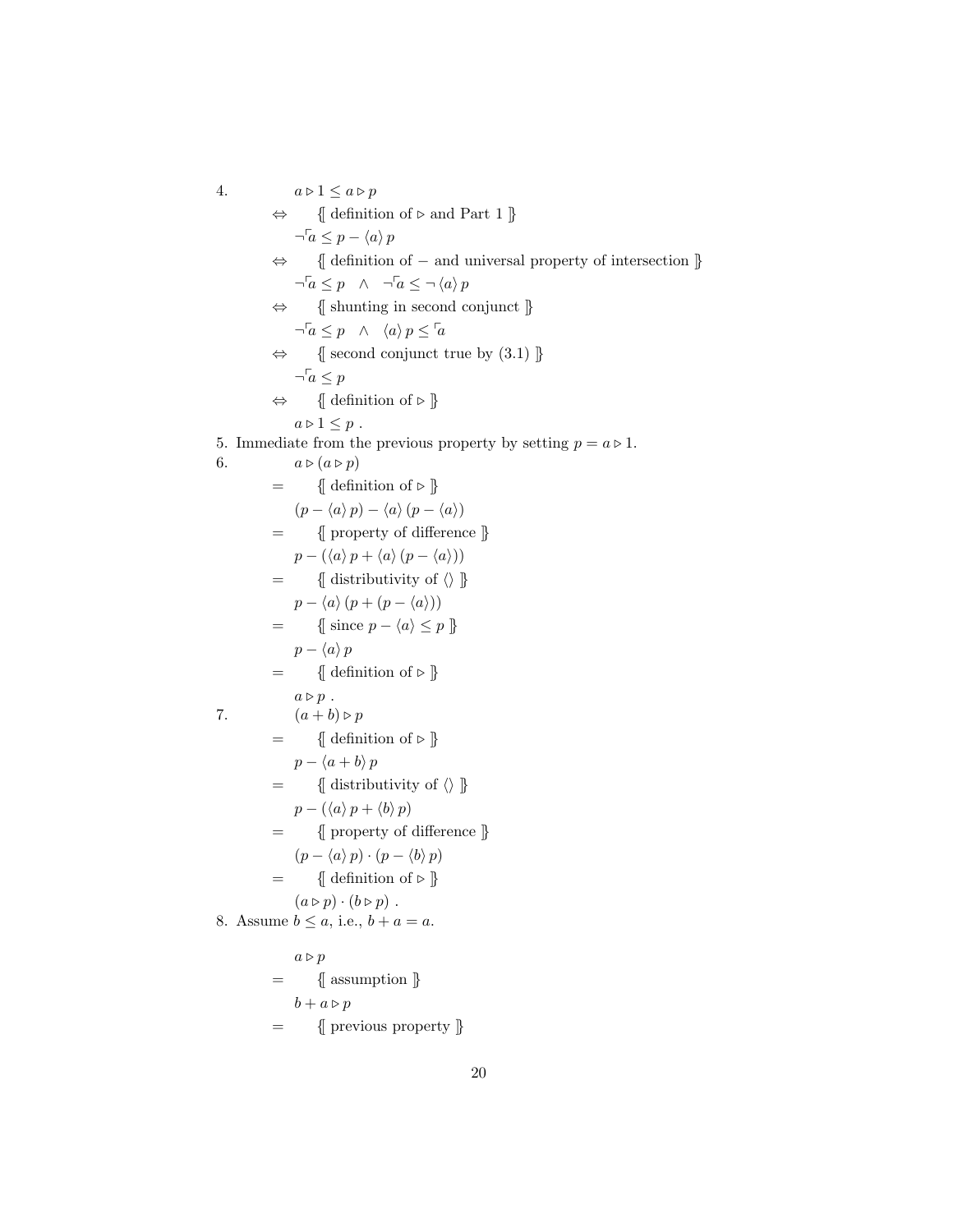$$
(b \triangleright p) \cdot (a \triangleright p)
$$
  
\$\leq\$ \{ property of intersection \$\} \$  

$$
b \triangleright p .
$$

9. By isotony of the diamond we have  $p = \langle 1 \rangle p \le \langle a \rangle p$  and hence  $a \triangleright p =$  $p - \langle a \rangle p = 0.$ 

## B.2 Proof of Lemma 4.3

$$
q = (p + \neg p) \cdot q = \overbrace{p \cdot q}^{=0} + \neg p \cdot q \leq \neg p
$$

$$
\neg p = \underbrace{(p + q)}_{=1} \cdot \neg p = p \cdot \neg p + q \cdot \neg p \leq q
$$

By antisymmetry we have  $\neg p = q$ .

## B.3 Proof of Theorem 4.6

We split the left-hand side of the claim equivalently into

$$
b \text{ pref } a \Leftrightarrow a \triangleright 1 \le a \triangleright (b \triangleright 1) \land a \triangleright (b \triangleright 1) \le a \triangleright 1 .
$$

By Parts 4 and 2 of Lemma 4.2 the first conjunct is equivalent to  $\overline{b} \leq \overline{a}$ . For the second conjunct we calculate

$$
a \triangleright (b \triangleright 1) \le a \triangleright 1
$$
  
\n
$$
\Leftrightarrow \{ \text{definition of } \triangleright \text{ and Lemma 4.2.1 } \}
$$
  
\n
$$
\neg \overline{b} - \langle a \rangle \neg \overline{b} \le \neg \overline{a}
$$
  
\n
$$
\Leftrightarrow \{ \text{contraposition and De Morgan } \}
$$
  
\n
$$
\overline{a} \le \overline{b} + \langle a \rangle \neg \overline{b}.
$$

## B.4 Proof of Theorem 5.10

Auxiliary equation (1):

$$
a \& b + 1_{a \bowtie b}
$$
\n
$$
= \{ \text{definition of } \& \}
$$
\n
$$
a \bowtie T_b + 1_a \bowtie b + 1_a \bowtie 1_b
$$
\n
$$
= \{ \text{distributivity of } \bowtie \}
$$
\n
$$
a \bowtie T_b + 1_a \bowtie (b + 1_b)
$$
\n
$$
= \{ \text{definition of } \& \}
$$
\n
$$
a \& (b + 1_b)
$$

Distributivity of  $(a \&)$  over  $\otimes$ :